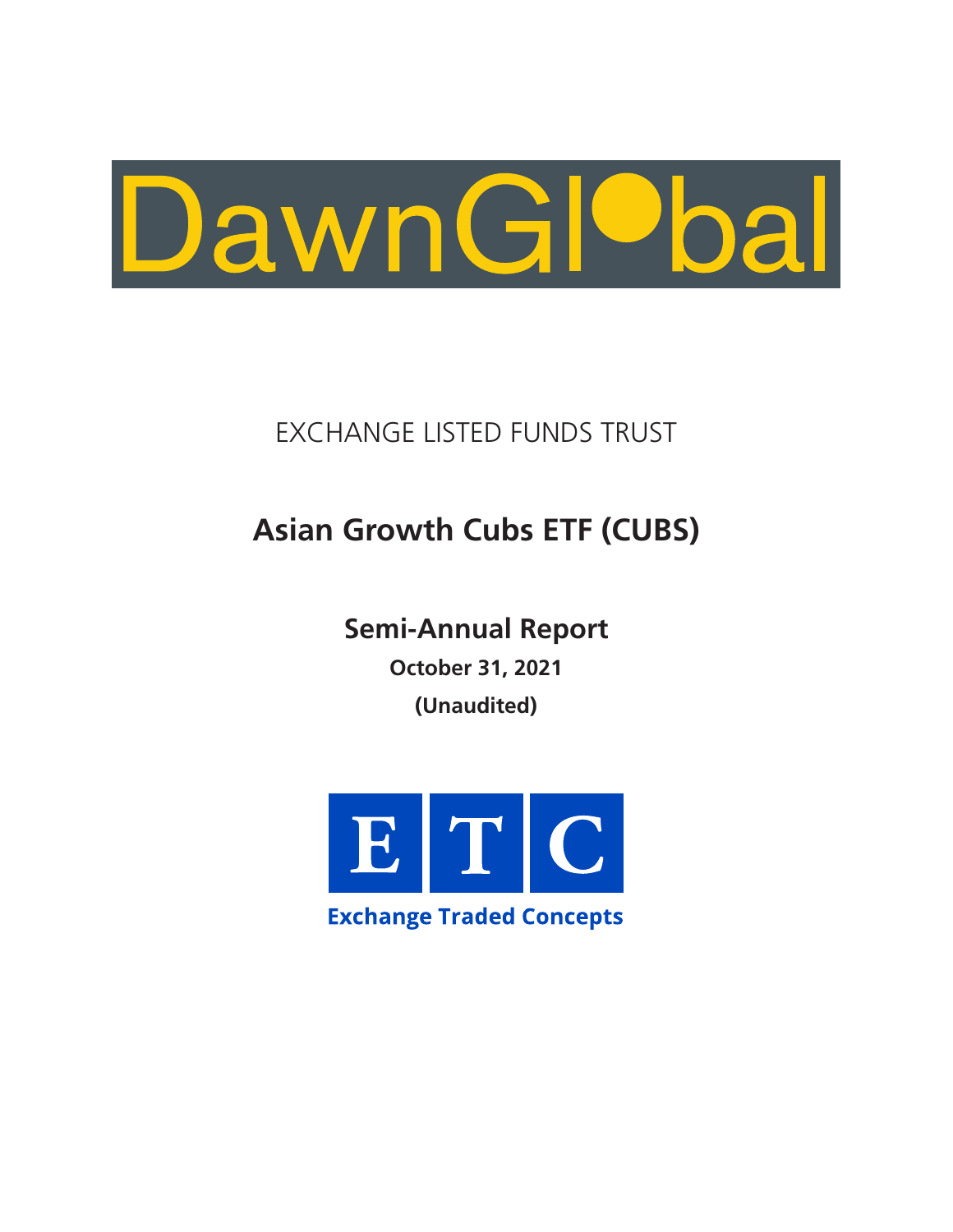### **Exchange Listed Funds Trust TABLE OF CONTENTS**

#### **Asian Growth Cubs ETF**

Before investing you should carefully consider the Fund's investment objectives, risks, charges and expenses. This and other information is available in the Fund's prospectus, a copy of which may be obtained by visiting the Fund's website at www.dawnglobal.com. Please read the Fund's prospectus carefully before you invest.

There are risks involved with investing, including possible loss of principal, and there is no guarantee the Fund will achieve its investment objective. The Fund is classified as a non-diversified investment company under the Investment Company Act of 1940 (the "1940 Act"). Concentration in a particular industry or sector will subject the Fund to loss due to adverse occurrences that may affect that industry or sector.

Individual shares of the Fund may be purchased or sold in the secondary market throughout the regular trading day on the NYSE Arca, Inc. (the "Exchange") through a brokerage account. However, shares are not individually redeemable directly from the Fund. The Fund issues and redeems shares on a continuous basis, at net asset value ("NAV"), only in large blocks of shares ("Creation Units").

Distributor: Foreside Fund Services, LLC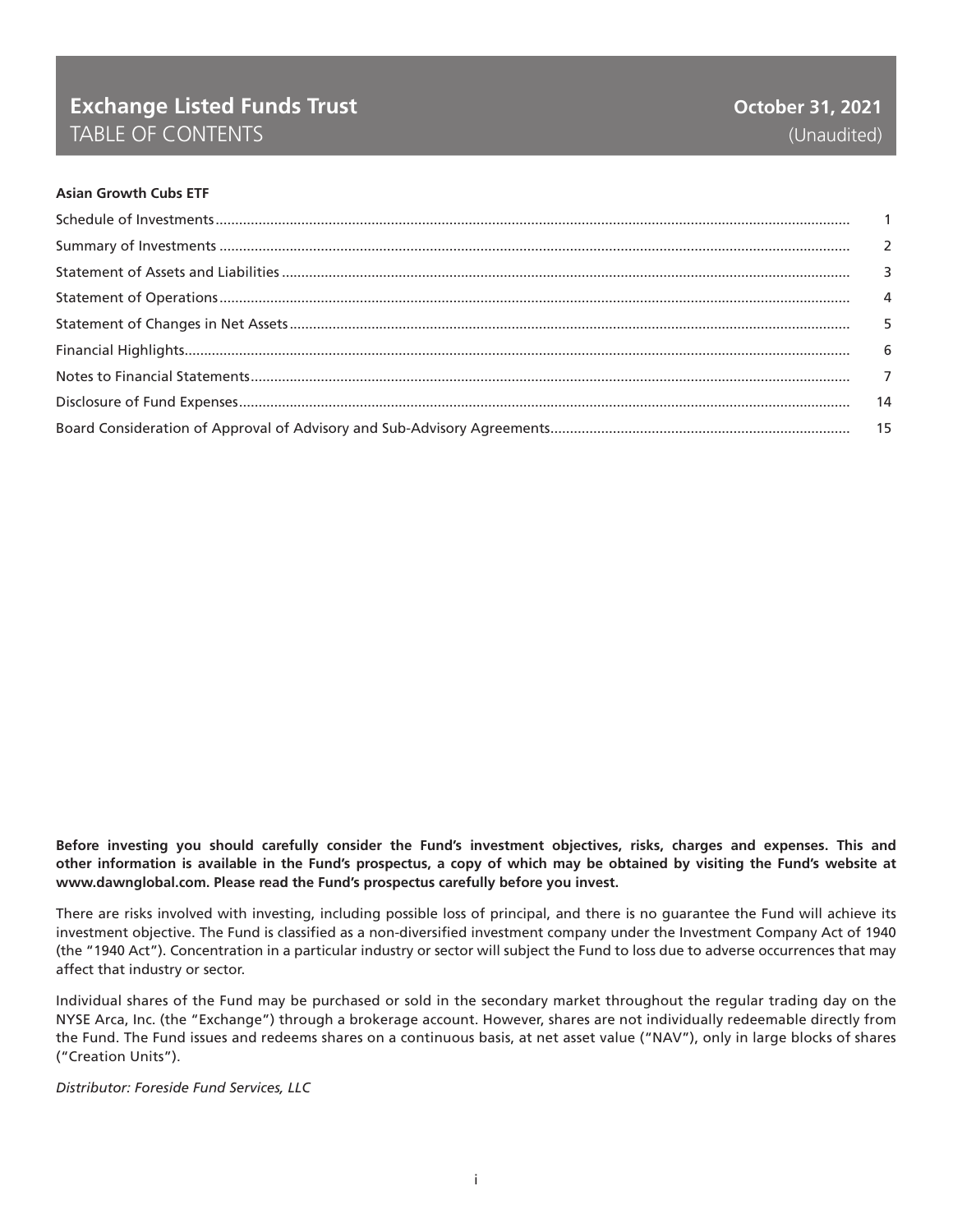### **Asian Growth Cubs ETF** SCHEDULE OF INVESTMENTS

|                                            | <b>Number of</b> |               |
|--------------------------------------------|------------------|---------------|
|                                            | <b>Shares</b>    | Value         |
| <b>COMMON STOCKS - 84.9%</b>               |                  |               |
| <b>BANGLADESH - 15.7%</b>                  |                  |               |
| Beacon Pharmaceuticals Ltd.                | 192,439          | \$<br>471,687 |
| Beximco Pharmaceuticals Ltd.               | 132,921          | 329,839       |
| <b>BRAC Bank Ltd.</b>                      | 473,514          | 255,460       |
| GrameenPhone Ltd.                          | 66,051           | 273,969       |
| Renata Ltd.                                | 17,577           | 296,819       |
| Square Pharmaceuticals Ltd.                | 106,892          | 271,739       |
| Summit Power Ltd.                          | 533,556          | 256,700       |
|                                            |                  | 2,156,213     |
| <b>INDONESIA - 29.0%</b>                   |                  |               |
| Ace Hardware Indonesia TBK PT              | 2,803,100        | 278,974       |
| Bank Jago TBK PT*                          | 296,500          | 324,387       |
| Bukalapak.Com PT TBK*                      | 2,834,200        | 139,034       |
| Elang Mahkota Teknologi                    |                  |               |
| TBK PT*                                    | 1,727,100        | 234,669       |
| Global Mediacom TBK PT*                    | 13,151,700       | 250,641       |
| Kalbe Farma TBK PT                         | 2,647,300        | 298,972       |
| Link Net TBK PT                            | 863,900          | 237,203       |
| Media Nusantara Citra TBK PT               | 3,817,800        | 242,528       |
| Medikaloka Hermina TBK PT                  | 4,264,700        | 353,698       |
| Mitra Keluarga Karyasehat                  |                  |               |
| <b>TRK PT</b>                              | 1,529,100        | 246,081       |
| Sarana Menara Nusantara                    |                  |               |
| <b>TBK PT</b>                              | 3,146,500        | 257,628       |
| Siloam International Hospitals             |                  |               |
| <b>TBK PT</b>                              | 462,800          | 280,930       |
| Surya Citra Media TBK PT*                  | 11,834,500       | 350,837       |
| Tower Bersama Infrastructure               |                  |               |
| <b>TBK PT</b><br>Unilever Indonesia TBK PT | 1,211,700        | 251,449       |
|                                            | 739,100          | 230,586       |
| PAKISTAN $-$ 7.6%                          |                  | 3,977,617     |
|                                            |                  |               |
| Lucky Cement Ltd.*                         | 46,045           | 207,782       |
| Meezan Bank Ltd.                           | 424,795          | 330,583       |
| Systems Ltd.<br><b>TRG Pakistan</b>        | 79,500           | 319,727       |
|                                            | 273,500          | 191,043       |
|                                            |                  | 1,049,135     |
| PHILIPPINES - 14.8%                        |                  |               |
| Ayala Corp.                                | 15,680           | 268,436       |
| Ayala Land, Inc.                           | 348,500          | 242,657       |
| Bank of the Philippine Islands             | 149,850          | 258,470       |
| Converge ICT Solutions, Inc.*              | 587,800          | 370,800       |
| First Gen Corp.                            | 422,000          | 251,978       |
| Globe Telecom, Inc.                        | 6,795            | 403,845       |
| Megaworld Corp.                            | 3,952,000        | 240,679       |
|                                            |                  | 2,036,865     |

### **October 31, 2021** (Unaudited)

|                                                 | <b>Number of</b><br><b>Shares</b> | Value         |
|-------------------------------------------------|-----------------------------------|---------------|
| <b>COMMON STOCKS (Continued)</b>                |                                   |               |
| TAIWAN $-2.5%$                                  |                                   |               |
| Sea Ltd., ADR*                                  | 989                               | \$<br>339,791 |
| <b>VIETNAM - 15.3%</b>                          |                                   |               |
| Khang Dien House Trading and                    |                                   |               |
| Investment JSC*                                 | 166,600                           | 373,452       |
| Masan Group Corp.                               | 57,500                            | 381,370       |
| Saigon Beer Alcohol Beverage                    |                                   |               |
| Corp.                                           | 36,500                            | 257,489       |
| <b>Viet Capital Securities JSC</b>              | 120,200                           | 338,651       |
| <b>Vietnam Dairy Products JSC</b>               | 64,500                            | 257,133       |
| Vingroup JSC*                                   | 54,846                            | 230,942       |
| Vinhomes JSC <sup>(a)</sup>                     | 69,550                            | 261,368       |
|                                                 |                                   | 2,100,405     |
| <b>TOTAL COMMON STOCKS</b>                      |                                   |               |
| (Cost \$11,324,376)                             |                                   | 11,660,026    |
|                                                 |                                   |               |
| <b>EXCHANGE-TRADED FUNDS - 12.7%</b>            |                                   |               |
| <b>EQUITY - 12.7%</b>                           |                                   |               |
| DCVFMVN Diamond ETF*                            | 1,430,900                         | 1,743,382     |
| <b>TOTAL EXCHANGE-TRADED FUNDS</b>              |                                   |               |
| (Cost \$1,603,632)                              |                                   | 1,743,382     |
| <b>SHORT-TERM INVESTMENTS - 2.3%</b>            |                                   |               |
| <b>Invesco Government &amp; Agency</b>          |                                   |               |
| Portfolio - Institutional                       |                                   |               |
| Class, 0.03%(b)                                 | 311,736                           | 311,736       |
| <b>TOTAL SHORT TERM</b>                         |                                   |               |
| <b>INVESTMENTS</b>                              |                                   |               |
| (Cost \$311,736)                                |                                   | 311,736       |
| <b>TOTAL INVESTMENTS - 99.9%</b>                |                                   |               |
| (Cost \$13,239,744)                             |                                   | 13,715,144    |
| Other Assets in Excess of<br>Liabilities - 0.1% |                                   | 18,961        |
| <b>TOTAL NET ASSETS - 100.0%</b>                |                                   | \$13,734,105  |

\* Non-income producing security.

(a) Security was purchased (sold) pursuant to Rule 144A under the Securities Act of 1933 and may not be resold (repurchased) subject to that rule except to qualified institutional buyers. Unless otherwise noted, Rule 144A securities are deemed to be liquid. Total fair value of Rule 144A securities amounts to \$261,368, which represents 1.9% of net assets as of October 31, 2021.

(b) The rate is the annualized seven-day yield at period end.

ADR : American Depositary Receipt

JSC : Joint Stock Company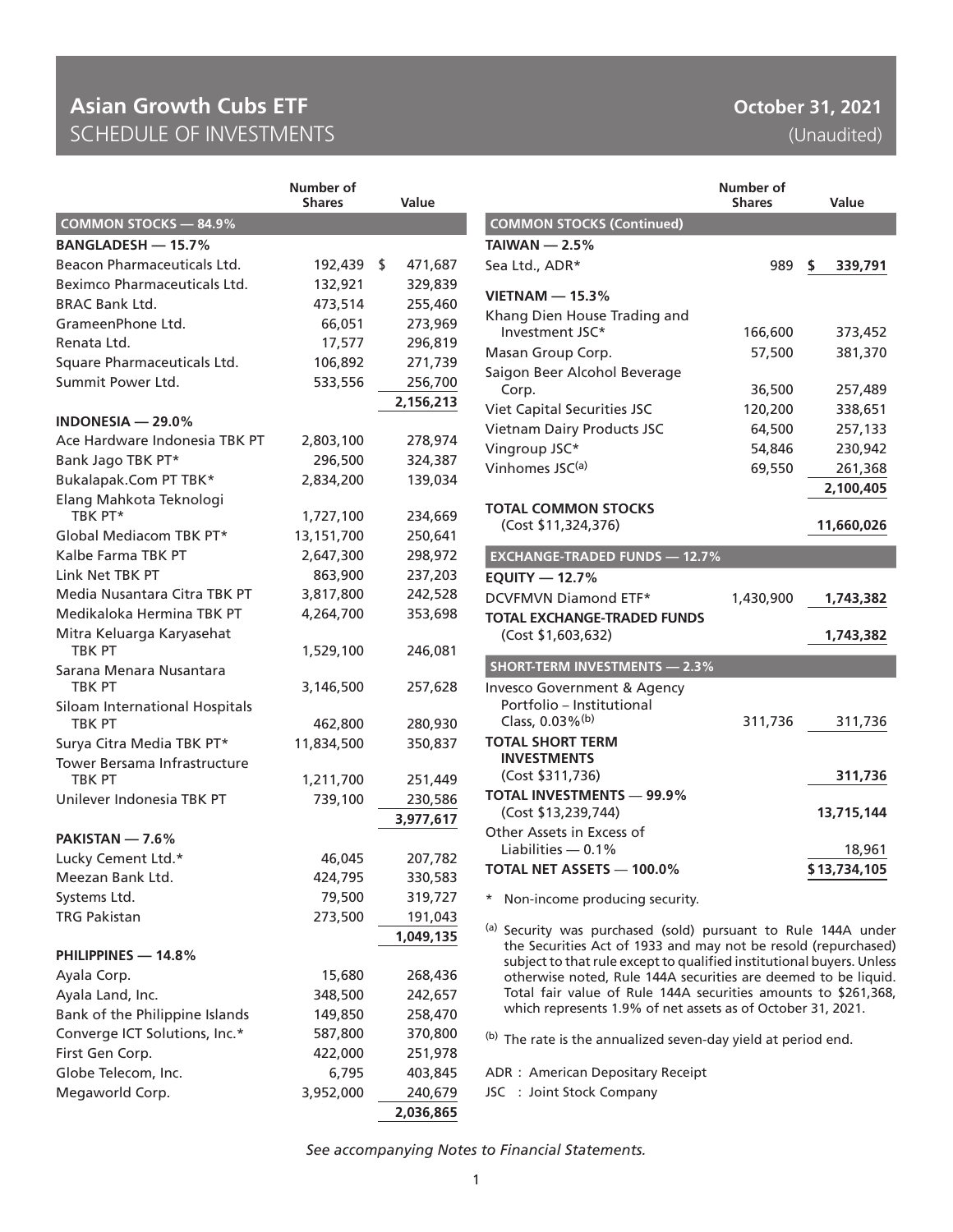### **Asian Growth Cubs ETF** SUMMARY OF INVESTMENTS

| <b>Security Type/Sector</b>  | Percent of<br><b>Total Net</b><br><b>Assets</b> |
|------------------------------|-------------------------------------------------|
| <b>Common Stocks</b>         |                                                 |
|                              | 23.4%                                           |
|                              | $3.0\%$                                         |
|                              | $8.2\%$                                         |
|                              | 11.0%                                           |
|                              | 18.6%                                           |
|                              | $3.4\%$                                         |
|                              | 2.3%                                            |
|                              | 1.5%                                            |
|                              | 9.8%                                            |
|                              | 3.7%                                            |
|                              | 84.9%                                           |
| <b>Exchange-Traded Funds</b> |                                                 |
|                              | 12.7%                                           |
|                              | 12.7%                                           |
|                              | 2.3%                                            |
|                              | 99.9%                                           |
|                              | $0.1\%$                                         |
|                              | 100.0%                                          |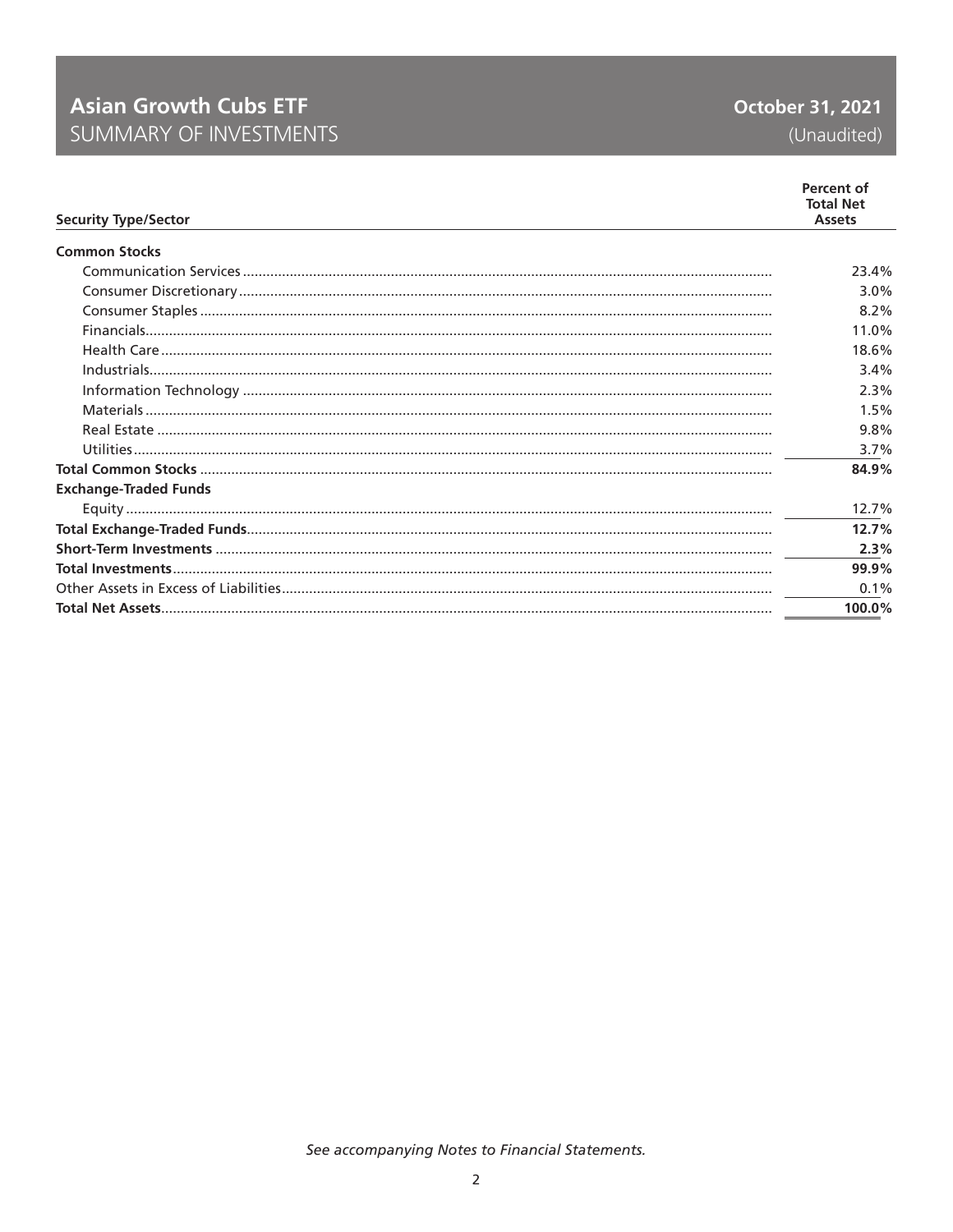### **EXCHANGE LISTED FUNDS TRUST** STATEMENT OF ASSETS AND LIABILITIES

|                                                  | <b>Asian Growth</b><br><b>Cubs ETF</b> |
|--------------------------------------------------|----------------------------------------|
| Assets:                                          |                                        |
|                                                  | 13,715,144                             |
|                                                  | 9,266                                  |
|                                                  | 21,271                                 |
|                                                  | 13,745,681                             |
| Liabilities:                                     |                                        |
|                                                  | 105                                    |
|                                                  | 11,471                                 |
|                                                  | 11,576                                 |
|                                                  | 13,734,105                             |
| <b>Net Assets Consist of:</b>                    |                                        |
|                                                  | 13,315,522                             |
|                                                  | 418,583                                |
|                                                  | 13,734,105                             |
|                                                  | 13,734,105                             |
| <b>Shares of Beneficial Interest Outstanding</b> | 510,000                                |
|                                                  | 26.93                                  |
|                                                  |                                        |
|                                                  | 13,239,744                             |
|                                                  | 9,156                                  |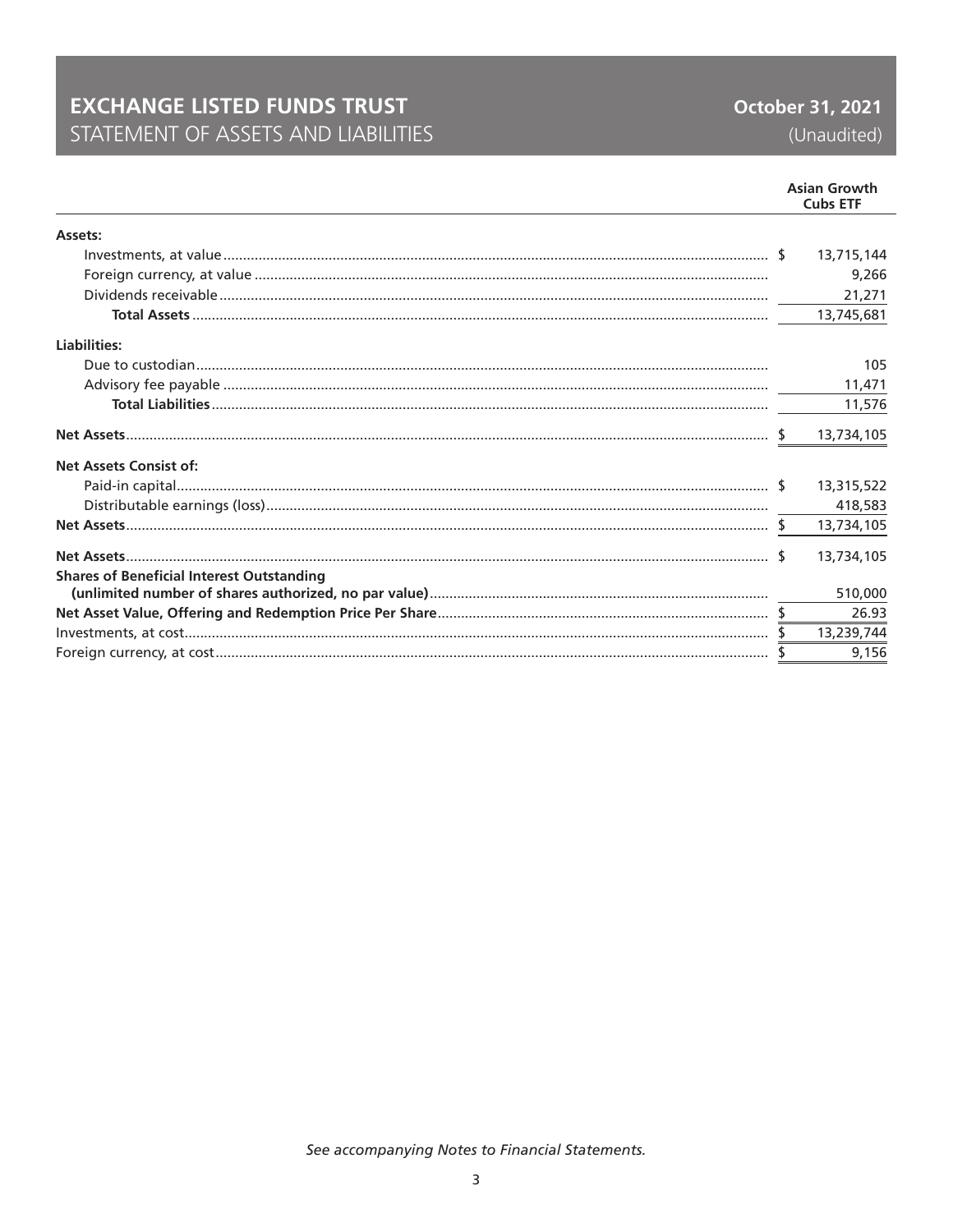### **EXCHANGE LISTED FUNDS TRUST** STATEMENT OF OPERATIONS

(Unaudited)

|                                                          | <b>Asian Growth</b><br><b>Cubs ETF</b>                                   |
|----------------------------------------------------------|--------------------------------------------------------------------------|
|                                                          | For the period<br>June 17, 2021 <sup>(1)</sup><br>to October 31,<br>2021 |
| <b>Investment Income:</b>                                |                                                                          |
|                                                          | 45,101                                                                   |
|                                                          | 45,101                                                                   |
| <b>Expenses:</b>                                         |                                                                          |
|                                                          | 35,481                                                                   |
|                                                          | 35,481                                                                   |
|                                                          | 9,620                                                                    |
| <b>Realized and Unrealized Gain (Loss)</b>               |                                                                          |
| Net realized gain (loss) from:                           |                                                                          |
|                                                          | (43, 120)                                                                |
|                                                          | (23, 474)                                                                |
|                                                          | (66, 594)                                                                |
| Net change in unrealized appreciation (depreciation) on: |                                                                          |
|                                                          | 475,400                                                                  |
|                                                          | 157                                                                      |
|                                                          | 475,557                                                                  |
|                                                          | 408,963                                                                  |
|                                                          | 418,583                                                                  |
|                                                          | 9,793                                                                    |

<sup>(1)</sup> Commencement of operations.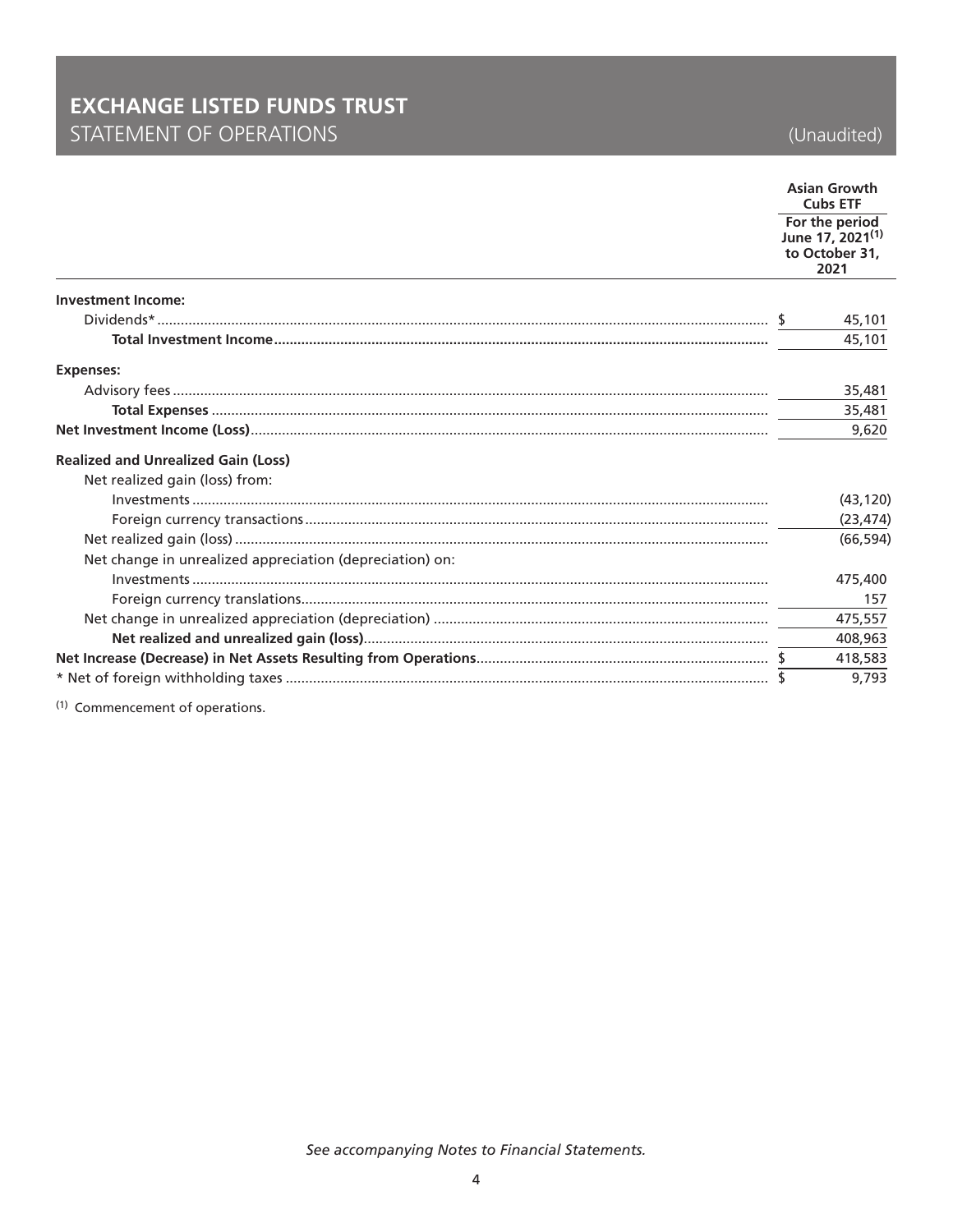### **EXCHANGE LISTED FUNDS TRUST** STATEMENT OF CHANGES IN NET ASSETS

|                                                                                 | <b>Asian Growth</b><br><b>Cubs ETF</b>                                                  |
|---------------------------------------------------------------------------------|-----------------------------------------------------------------------------------------|
|                                                                                 | For the period<br>June 17, 2021 <sup>(1)</sup><br>to October 31,<br>2021<br>(Unaudited) |
| <b>From Investment Activities:</b>                                              |                                                                                         |
| <b>Operations:</b>                                                              |                                                                                         |
|                                                                                 | 9,620                                                                                   |
|                                                                                 | (66, 594)                                                                               |
|                                                                                 | 475,557                                                                                 |
|                                                                                 | 418,583                                                                                 |
| <b>Capital Transactions:</b>                                                    |                                                                                         |
|                                                                                 | 13,315,522                                                                              |
|                                                                                 |                                                                                         |
| Net increase (Decrease) in Net Assets Resulting from Capital Share Transactions | 13,315,522                                                                              |
|                                                                                 | 13,734,105                                                                              |
| <b>Net Assets:</b>                                                              |                                                                                         |
|                                                                                 |                                                                                         |
|                                                                                 | 13,734,105                                                                              |
| <b>Change in Shares Outstanding:</b>                                            |                                                                                         |
|                                                                                 |                                                                                         |
|                                                                                 | 510,000                                                                                 |
|                                                                                 |                                                                                         |
|                                                                                 | 510,000                                                                                 |
|                                                                                 |                                                                                         |

<sup>(1)</sup> Commencement of operations.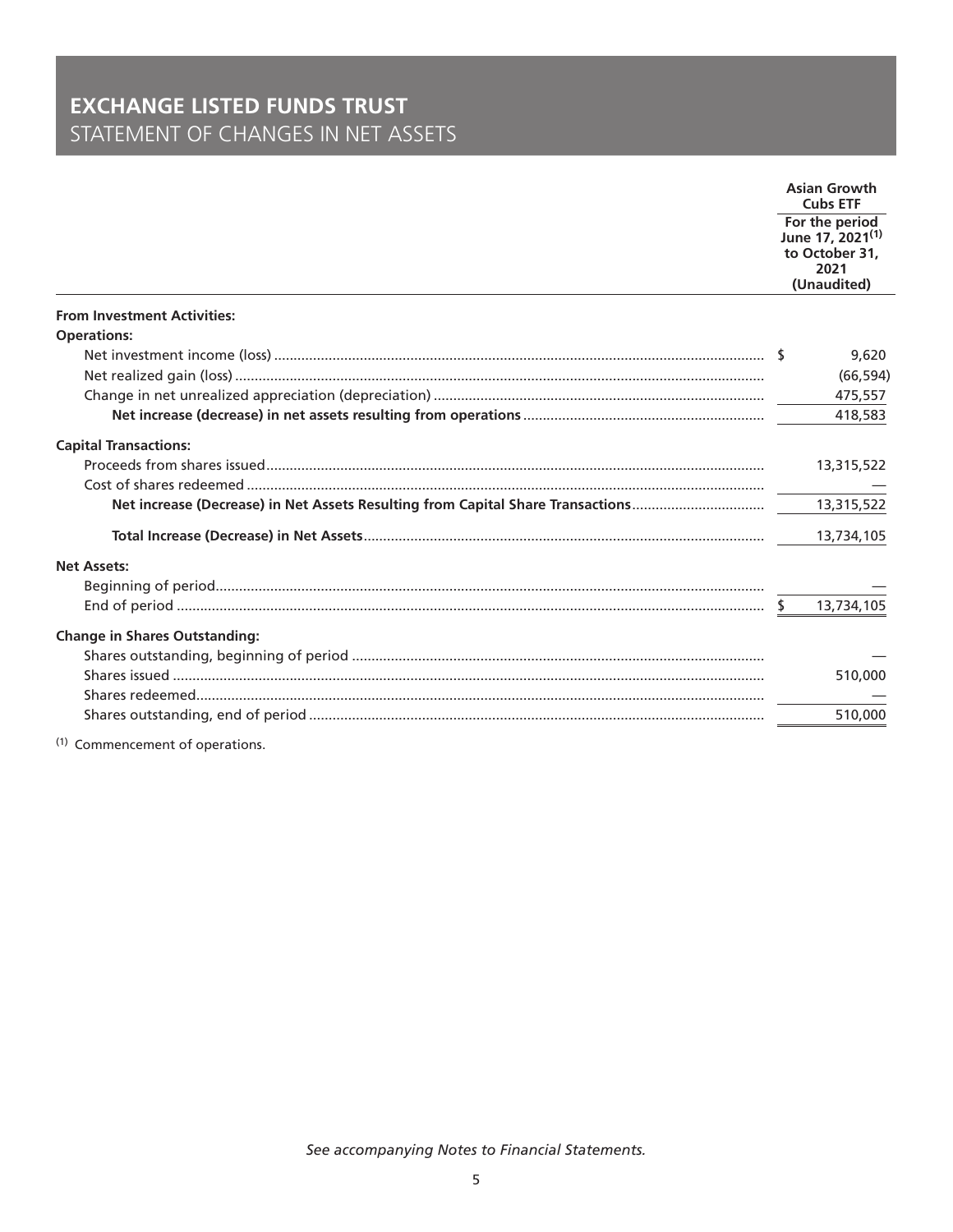### **EXCHANGE LISTED FUNDS TRUST FINANCIAL HIGHLIGHTS**

| <b>Asian Growth Cubs ETF</b><br><b>Selected Per Share Data</b> |  | For the period<br><b>June 17,</b><br>$2021^{(1)}$ through<br>October 31.<br>2021<br>(Unaudited) |  |
|----------------------------------------------------------------|--|-------------------------------------------------------------------------------------------------|--|
|                                                                |  | 25.15                                                                                           |  |
| <b>Investment Activities</b>                                   |  |                                                                                                 |  |
|                                                                |  | 0.03                                                                                            |  |
|                                                                |  | 1.75                                                                                            |  |
|                                                                |  | 1.78                                                                                            |  |
|                                                                |  | 26.93                                                                                           |  |
|                                                                |  | $7.06^{(3)}$                                                                                    |  |
|                                                                |  | $7.20^{(3)}$                                                                                    |  |
| <b>Ratios to Average Net Assets</b>                            |  |                                                                                                 |  |
|                                                                |  | $0.99^{(4)}$                                                                                    |  |
|                                                                |  | $0.27^{(4)}$                                                                                    |  |
| <b>Supplemental Data</b>                                       |  |                                                                                                 |  |
|                                                                |  | 13,734                                                                                          |  |
|                                                                |  | $R^{(3)}$                                                                                       |  |
| (1) Commencement of operations.                                |  |                                                                                                 |  |

(2) Per share numbers have been calculated using the average shares method.

(3) Not annualized for periods less than one year.

(4) Annualized for periods less than one year.<br>(5) Excludes the impact of in-kind transactions related to the processing of capital share transactions in Creation Units.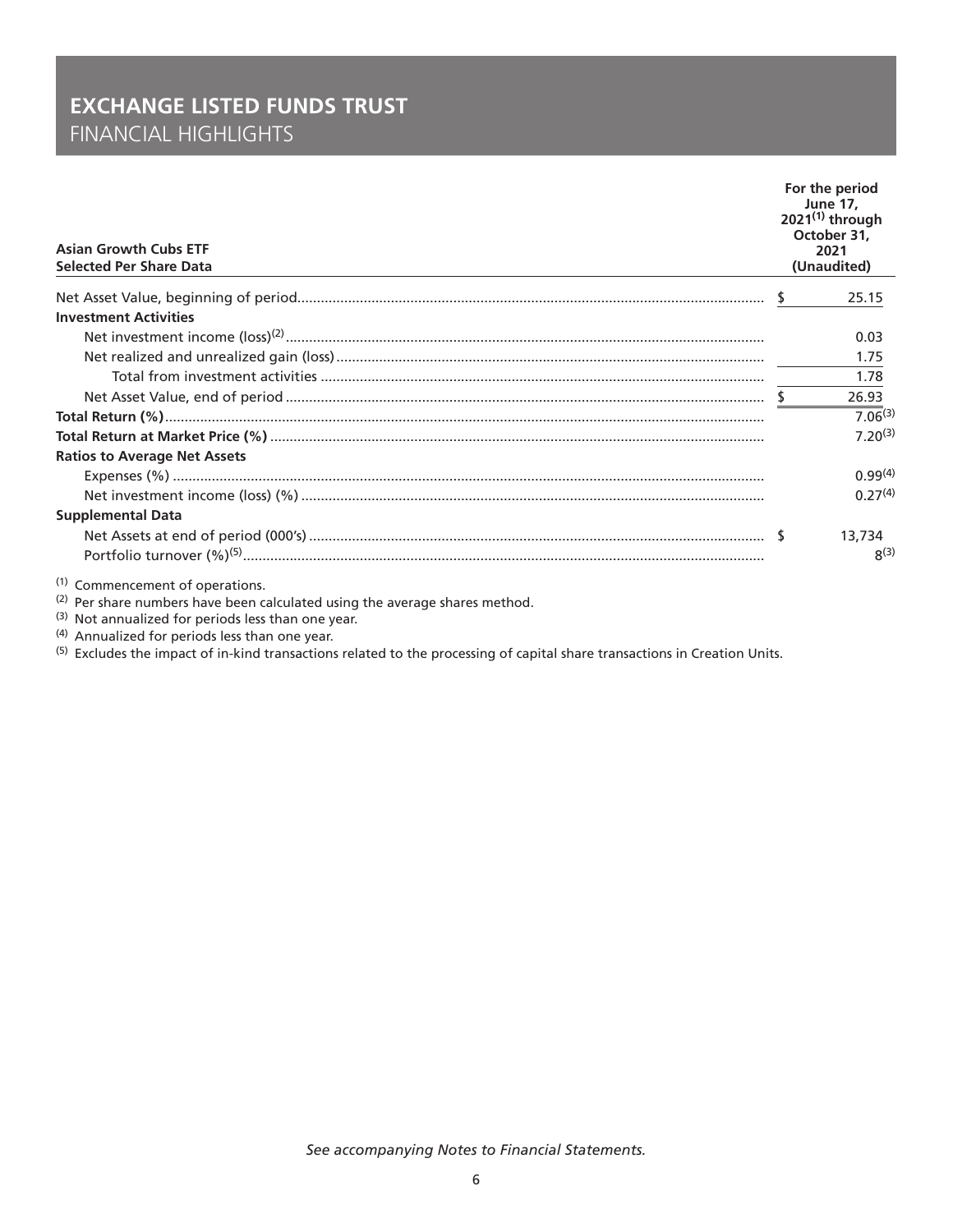### **EXCHANGE LISTED FUNDS TRUST** NOTES TO FINANCIAL STATEMENTS

#### **Note 1 – Organization**

Exchange Listed Funds Trust (the "Trust") was organized on April 4, 2012 as a Delaware statutory trust and is registered with the Securities and Exchange Commission ("SEC") under the 1940 Act as an open-end management investment company. The Agreement and Declaration of Trust permits the Trust to issue an unlimited number of shares of beneficial interest ("Shares") in one or more series representing interests in separate portfolios of securities. The Trust has registered its Shares in multiple separate series. The financial statements herein are for the Asian Growth Cubs ETF (the "Fund").

The Fund is an actively managed exchange-traded fund ("ETF"). Unlike index ETFs, actively managed ETFs do not seek to track the performance of a specified index. Instead, an actively managed ETF uses an active investment strategy in seeking to meet its investment objective.

The Fund's investment objective is to seek to provide long-term growth and seeks to achieve its investment objective by investing, under normal circumstances, at least 80% of its net assets (plus any borrowings for investment purposes) in securities of Asian issuers. The Fund commenced operations on June 17, 2021.

Under the Trust's organizational documents, its officers and Board of Trustees (the "Board") are indemnified against certain liabilities arising out of the performance of their duties to the Trust. In addition, in the normal course of business, the Trust may enter into contracts with vendors and others that provide for general indemnifications. The Trust's maximum exposure under these arrangements is unknown, as this would involve future claims that may be made against the Trust.

#### **Note 2 – Basis of Presentation and Significant Accounting Policies**

The following is a summary of the significant accounting policies followed by the Trust in the preparation of the financial statements. These policies are in conformity with generally accepted accounting principles in the United States of America ("GAAP"). The Trust is an investment company and follows accounting and reporting guidance under Financial Accounting Standards Board ("FASB") Accounting Standards Codification ("ASC") Topic 946, *"Financial Services-Investment Companies".* The preparation of financial statements in accordance with GAAP requires management to make estimates and assumptions that affect the reported amounts of assets and liabilities and disclosures of contingent assets and liabilities at the date of the financial statements and income and expenses during the reporting period. Management believes the estimates and security valuations are appropriate; however, actual results may differ from those estimates, and the security valuations reflected in the financial statements may differ from the value the Fund ultimately realizes upon sale of the securities.

#### **(a) Valuation of Investments**

The Fund's investments are valued using procedures approved by the Board and are generally valued using market valuations (Market Approach). A market valuation generally means a valuation (i) obtained from an exchange, a pricing service, or a major market maker (or dealer) or (ii) based on a price quotation or other equivalent indication of value supplied by an exchange, a pricing service, or a major market maker (or dealer). A price obtained from a pricing service based on such pricing service's valuation matrix may be considered a market valuation. Any assets or liabilities denominated in currencies other than the U.S. dollar are converted into U.S. dollars at the current market rates on the date of valuation as quoted by one or more sources.

In the event that current market valuations are not readily available or such valuations do not reflect current fair market value, the Trust's procedures require the Trust's Valuation Committee, in accordance with the Trust's Board-approved valuation guidelines, to determine a security's fair value. In determining such value, the Valuation Committee may consider, among other things, (i) price comparisons among multiple sources, (ii) a review of corporate actions and news events, and (iii) a review of relevant financial indicators (e.g., movement in interest rates or market indices). Fair value pricing involves subjective judgments and it is possible that the fair value determination for a security is materially different than the value that could be realized upon the sale of the security. With respect to securities that are primarily listed on foreign exchanges, the value of the Fund's portfolio securities may change on days when the investors will not be able to purchase or sell their Shares.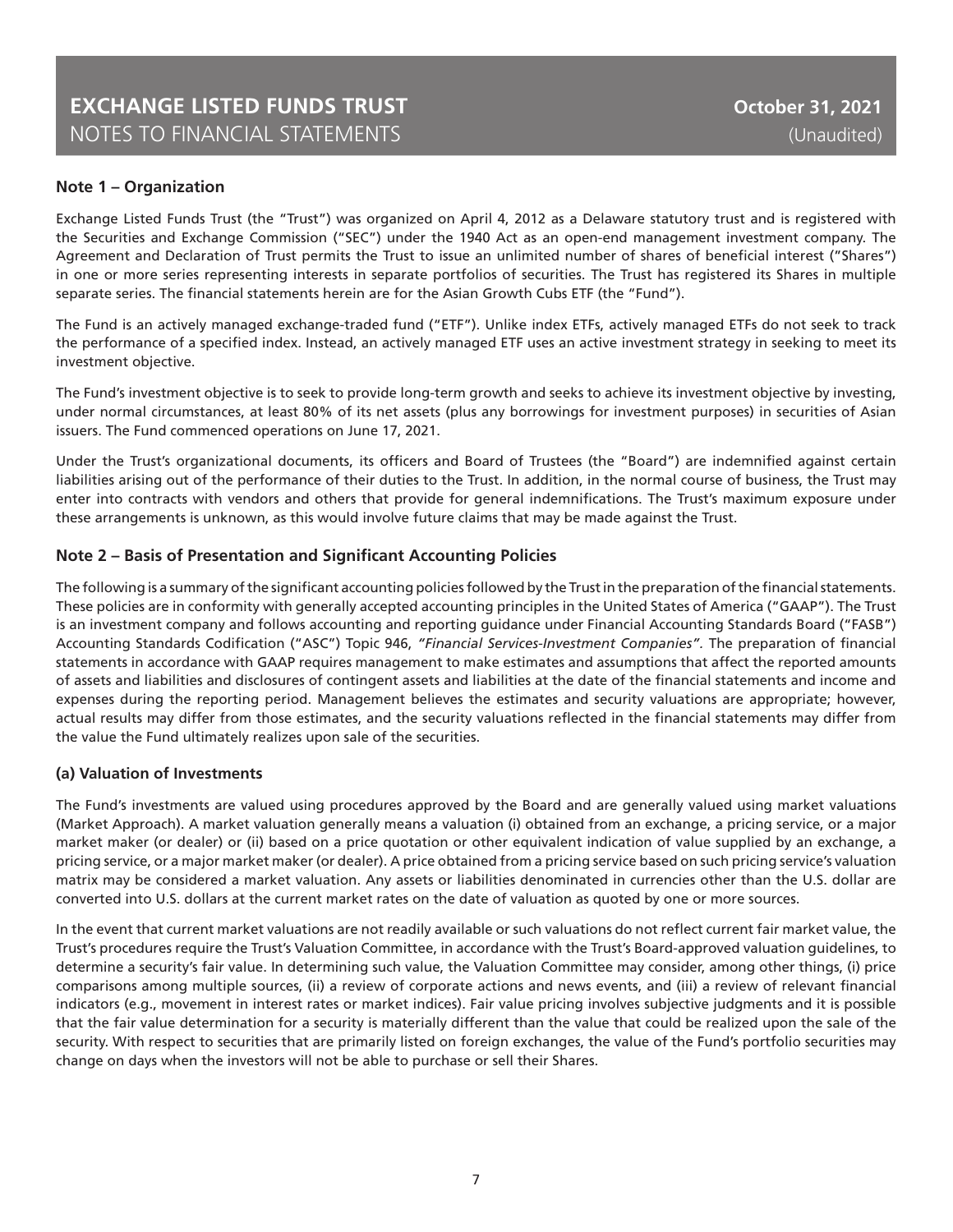### **EXCHANGE LISTED FUNDS TRUST** NOTES TO FINANCIAL STATEMENTS (Continued)

The Fund discloses the fair value of its investments in a hierarchy that distinguishes between: (1) market participant assumptions developed based on market data obtained from sources independent of the Fund (observable inputs) and (2) the Fund's own assumptions about market participant assumptions developed based on the best information available under the circumstances (unobservable inputs). The three levels defined by the hierarchy are as follows:

- Level 1 Quoted prices in active markets for identical assets.
- Level 2 Other significant observable inputs (including quoted prices for similar securities, interest rates, prepayment speeds, credit risk, etc.).
- Level 3 Significant unobservable inputs (including the Fund's own assumptions in determining the fair value of investments).

The inputs or methodology used for valuing securities are not necessarily an indication of the risk associated with investing in those securities.

Pursuant to the valuation procedures noted previously, equity securities, ETFs and short-term investments are generally categorized as Level 1 in the fair value hierarchy (unless there is a fair valuation event, in which case affected securities are generally categorized as Level 2 or Level 3).

The following is a summary of the valuations as of October 31, 2021 for the Fund based upon the three levels defined above:

| <b>Asian Growth Cubs ETF</b>         | Level 1       | Level 2                  | Level 3 | <b>Total</b> |
|--------------------------------------|---------------|--------------------------|---------|--------------|
| <b>Investments</b>                   |               |                          |         |              |
| Common Stocks <sup>(a)</sup>         | 11,660,026    | $\overline{\phantom{0}}$ | $-5$    | 11,660,026   |
| Exchange-Traded Funds <sup>(a)</sup> | 1,743,382     |                          |         | 1,743,382    |
| Short-Term Investments               | 311,736       |                          |         | 311,736      |
| <b>Total</b>                         | 13,715,144 \$ | $\overline{\phantom{0}}$ | $-5$    | 13,715,144   |

(a) See Schedule of Investments for additional detailed categorizations.

#### **(b) Investment Transactions and Related Income**

For financial reporting purposes, investment transactions are reported on trade date. However, for daily NAV determination, portfolio securities transactions are reflected no later than in the first calculation on the first business day following trade date. Dividend income is recorded on the ex-dividend date. Interest income is recognized on an accrual basis and includes, where applicable, the amortization of premium or accretion of discount based on effective yield. Gains or losses realized on sales of securities are determined using the specific identification method by comparing the identified cost of the security lot sold with the net sales proceeds. Dividend Income on the Statement of Operations is shown net of any foreign taxes withheld on income from foreign securities, which are provided for in accordance with the Fund's understanding of the applicable tax rules and regulations.

#### **(c) Foreign Currency Transactions**

The accounting records of the Fund are maintained in U.S. dollars. Financial instruments and other assets and liabilities of the Fund denominated in a foreign currency, if any, are translated into U.S. dollars at current exchange rates. Purchases and sales of financial instruments, income receipts and expense payments are translated into U.S. dollars at the exchange rate on the date of the transaction. The Fund does not isolate that portion of the results of operations resulting from changes in foreign exchange rates from those resulting from changes in values to financial instruments. Such fluctuations are included with the net realized and unrealized gains or losses from investments. Realized foreign exchange gains or losses arise from transactions in financial instruments and foreign currencies, currency exchange fluctuations between the trade and settlement date of such transactions, and the difference between the amount of assets and liabilities recorded and the U.S. dollar equivalent of the amounts actually received or paid. Net unrealized foreign exchange gains and losses arise from changes in the value of assets and liabilities,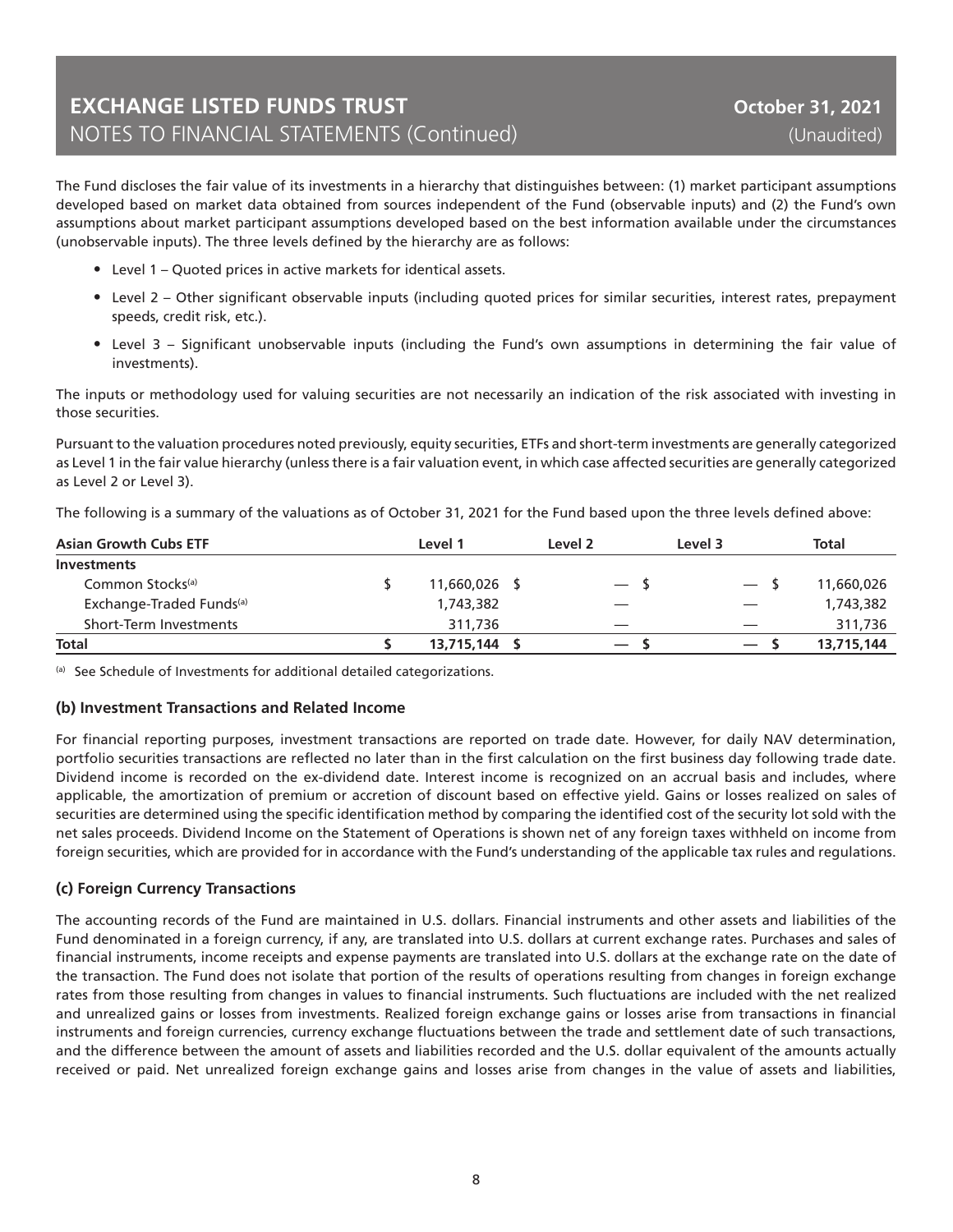including financial instruments, resulting from changes in currency exchange rates. The Fund may be subject to foreign taxes related to foreign income received, capital gains on the sale of securities and certain foreign currency transactions (a portion of which may be reclaimable). All foreign taxes are recorded in accordance with the applicable regulations and rates that exist in the foreign jurisdictions in which the Fund invests.

#### **(d) Federal Income Tax**

It is the policy of the Fund to continue to qualify each year as a regulated investment company under Subchapter M of the Internal Revenue Code of 1986 (the "Code"), and to distribute substantially all of its net investment income and capital gains, if any, to its shareholders. Therefore, no federal income tax provision is required as long as the Fund qualifies as a regulated investment company.

Management of the Fund has evaluated tax positions taken or expected to be taken in the course of preparing the Fund's tax returns to determine whether it is more-likely-than-not (i.e., greater than 50%) that each tax position will be sustained upon examination by a taxing authority based on the technical merits of the position. A tax position that meets the more-likely-than-not recognition threshold is measured to determine the amount of benefit to recognize in the financial statements. Differences between tax positions taken in a tax return and amounts recognized in the financial statements will generally result in an increase in a liability for taxes payable (or a reduction of a tax refund receivable), including the recognition of any related interest and penalties as an operating expense. In general, tax positions taken in previous tax years remain subject to examination by tax authorities (generally three years for federal income tax purposes). The determination has been made that there are not any uncertain tax positions that would require the Fund to record a tax liability and, therefore, there is no impact to the Fund's financial statements. The Fund's policy is to classify interest and penalties associated with underpayment of federal and state income taxes, if any, as income tax expense on its Statement of Operations. As of October 31, 2021, the Fund did not have any interest or penalties associated with the underpayment of any income taxes.

#### **(e) Distributions to Shareholders**

The Fund distributes net investment income and capital gains, if any, at least annually. The Fund may make distributions on a more frequent basis for the Fund to comply with the distributions requirement of the Code, in all events in a manner consistent with the provisions of the 1940 Act.

The amount of distributions from net investment income and net realized gains are determined in accordance with federal income tax regulations, which may differ from GAAP. These "book/tax" differences are either considered temporary or permanent in nature. To the extent these differences are permanent in nature (e.g., return of capital and distribution reclassifications), such amounts are reclassified within the composition of net assets based on their federal tax basis treatment; temporary differences (e.g., wash sales and straddles) do not require a reclassification.

#### **Note 3 – Transactions with Affiliates and Other Servicing Agreements**

#### **(a) Investment Advisory Agreement**

Exchange Traded Concepts, LLC (the "Adviser") serves as the investment adviser to the Trust, including the Fund, pursuant to an investment advisory agreement entered into by the Adviser and the Trust on behalf of the Fund ("Advisory Agreement"). Under the Advisory Agreement, the Adviser provides investment advisory services to the Fund. The Adviser is responsible for among other things, overseeing the Sub-Adviser (as defined below), including regular review of the Sub-Adviser's performance, trading portfolio securities on behalf of the Fund, and selecting broker-dealers to execute purchase and sale transactions, subject to the supervision of the Board. The Adviser also arranges for transfer agency, custody, fund administration and accounting, and other non-distribution related services necessary for the Fund to operate. The Adviser administers the Fund's business affairs, provides office facilities and equipment and certain clerical, bookkeeping and administrative services, and provides its officers and employees to serve as officers or Trustees of the Trust.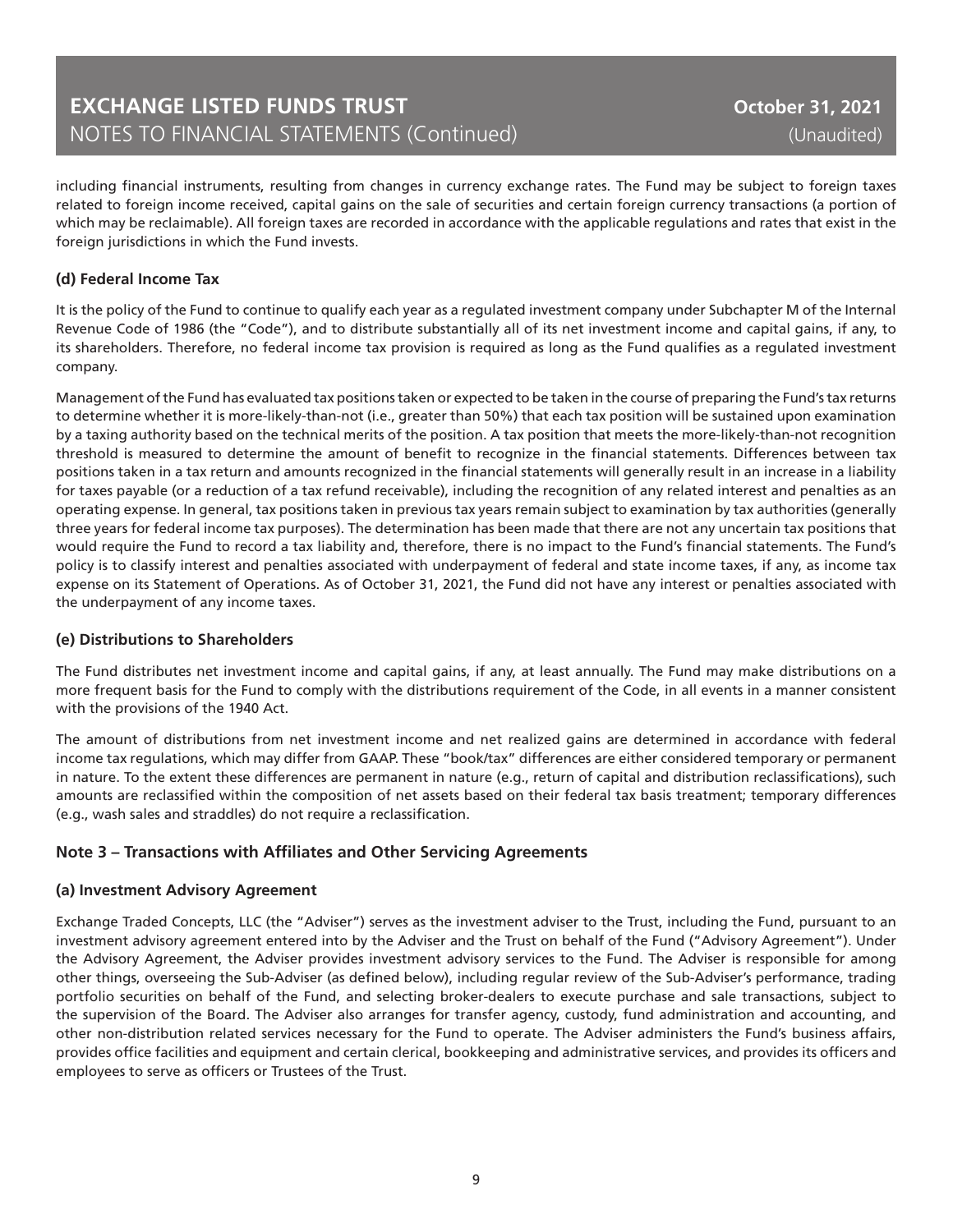### **EXCHANGE LISTED FUNDS TRUST** NOTES TO FINANCIAL STATEMENTS (Continued)

Under the Advisory Agreement, the Adviser has agreed to pay all expenses of the Fund except for the advisory fee, interest, taxes, brokerage commissions and other expenses incurred in placing orders for the purchase and sale of securities and other investment instruments, acquired fund fees and expenses, accrued deferred tax liability, extraordinary expenses, and distribution fees and expenses paid by the Trust under any distribution plan adopted pursuant to Rule 12b-1 under the 1940 Act (collectively, "Excluded Expenses"). As part of an agreement between the Sub-Adviser and the Adviser, the Sub-Adviser has agreed to assume the obligation of the Adviser to pay, or cause to be paid, all expenses of the Fund (except the Excluded Expenses) and, to the extent applicable, pay the Adviser's minimum fee under the arrangement.

For the services it provides to the Fund, the Adviser receives a fee, which is calculated daily and paid monthly, at an annual rate of 0.99% of average daily net assets of the Fund.

The Adviser has contractually agreed to waive its fees and reimburse expenses to the extent necessary to keep total annual operating expenses of the Fund from exceeding 0.99% of the Fund's average daily net assets through June 21, 2022. The expense limitation agreement may be terminated, without payment of any penalty: (i) by the Trust for any reason and at any time and (ii) by the Adviser, for any reason, upon ninety (90) days' prior written notice to the Trust, such termination to be effective as of the close of business on the last day of the then-current one-year period.

Dawn Global Management Limited, operating as Dawn Global is the Fund's sponsor (the "Sponsor"). The Sponsor provides marketing support for the Fund including, but not limited to, distributing the Fund's materials and providing the Fund with access to and the use of the Sponsor's other marketing capabilities, including communications through print and electronic media discussing the strategy and the opportunities of investing in emerging and frontier growth markets. The Sponsor does not make investment decisions, provide investment advice, or otherwise act in the capacity of an investment adviser to the Fund.

An Interested Trustee and certain officers of the Trust are affiliated with the Adviser and receive no compensation from the Trust for serving as officers and/or Trustee.

#### **(b) Investment Sub-Advisory Agreement**

The Adviser has entered into an investment sub-advisory agreement (the "Sub-Advisory Agreement") with respect to the Fund with Kingsway Capital Partners Limited (the "Sub-Adviser"). Under the Sub-Advisory Agreement, the Sub-Adviser makes investment decisions for the Fund and continuously reviews, supervises, and administers the investment program of the Fund, subject to the supervision of the Adviser and the Board. The Adviser pays a fee to the Sub-Adviser out of the fee the Adviser receives from the Fund, which is calculated daily and paid monthly at an annual rate of 0.88% of the Fund's average daily net assets.

#### **(c) Distribution Arrangement**

Foreside Fund Services, LLC (the "Distributor"), a Delaware limited liability company, is the principal underwriter and distributor of the Fund's Shares. The Distributor does not maintain any secondary market in Fund's Shares.

The Trust has adopted a Rule 12b-1 Distribution and Service Plan (the "Distribution and Service Plan") pursuant to which payments of up to a maximum of 0.25% of a Fund's average daily net assets may be made to compensate or reimburse financial intermediaries for activities principally intended to result in the sale of the Fund's Shares. In accordance with the Distribution and Service Plan, the Distributor may enter into agreements with financial intermediaries and dealers relating to distribution and/or marketing services with respect to the Trust.

Currently, no payments are made under the Distribution and Service Plan. Such payments may only be made after approval by the Board. The Adviser and its affiliates may, out of their own resources, pay amounts to third parties for distribution or marketing services on behalf of the Trust.

An officer of the Trust is also an employee of an affiliate of the Distributor and receives no compensation from the Trust for serving as an officer.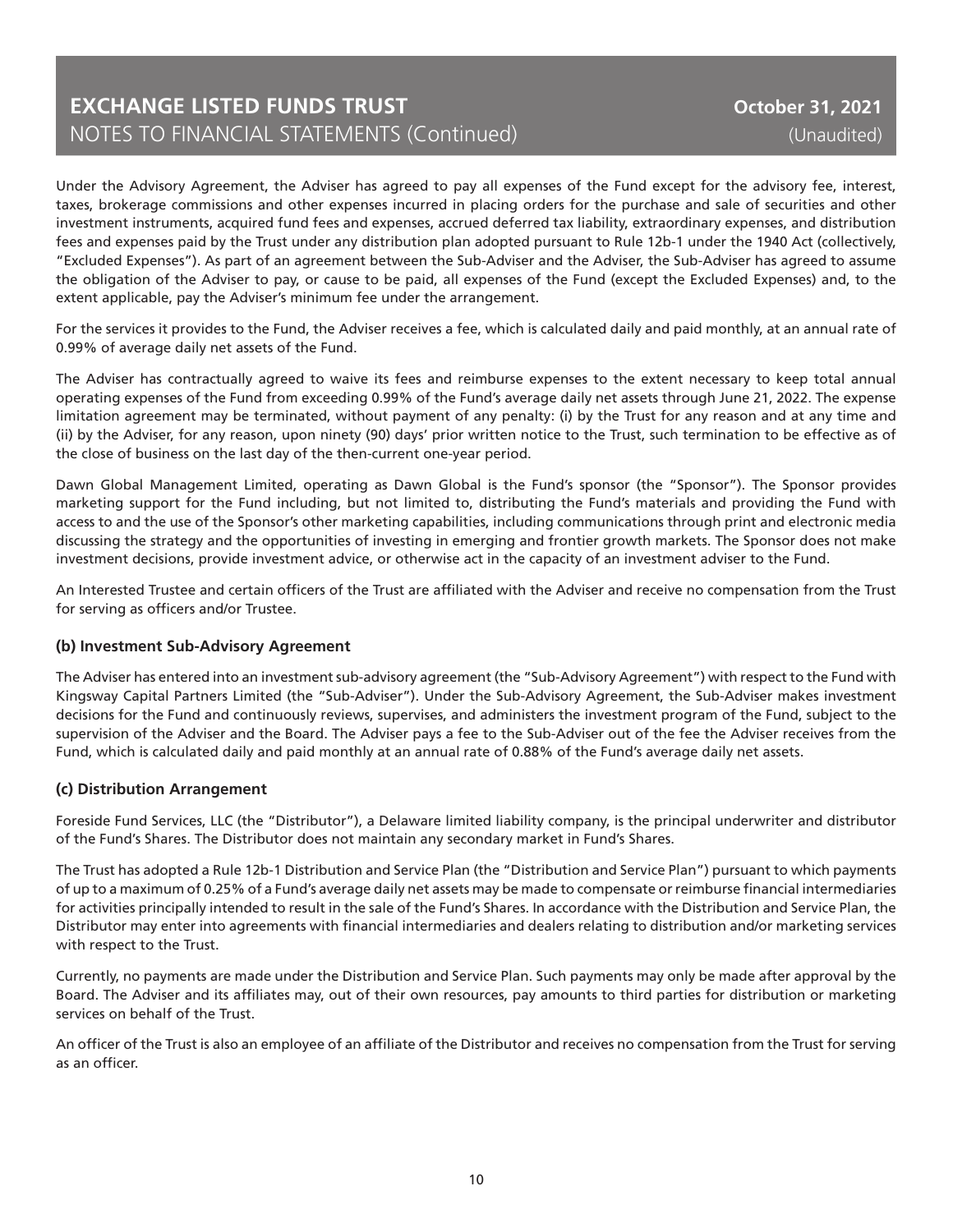#### **(d) Other Servicing Agreements**

The Bank of New York Mellon ("BNY Mellon") serves as the Fund's fund accountant, transfer agent, custodian and administrator.

#### **Note 4 – Investment Transactions**

Purchases and sales of investments, excluding in-kind transactions and short-term investments, for the period ended October 31, 2021 were as follows:

| Fund                  | <b>Purchases</b> |            | <b>Sales</b> |         |
|-----------------------|------------------|------------|--------------|---------|
| Asian Growth Cubs ETF |                  | 12,987,169 |              | 745,810 |

Purchases and sales of in-kind transactions for the period ended October 31, 2021 were as follows:

| <b>Fund</b>                  | :hases | sales |  |
|------------------------------|--------|-------|--|
| <b>Asian Growth Cubs ETF</b> |        |       |  |

#### **Note 5 – Capital Share Transactions**

Fund Shares are listed and traded on the Exchange each day that the Exchange is open for business ("Business Day"). The Fund's Shares may only be purchased and sold on the Exchange through a broker-dealer. Because the Fund's Shares trade at market prices rather than at their NAV, Shares may trade at a price equal to NAV, greater than NAV (premium) or less than NAV (discount).

The Fund offers and redeems Shares on a continuous basis at NAV only in large blocks of Shares ("Creation Unit"). Except when aggregated in Creation Units, Shares are not redeemable securities of the Fund. Fund Shares may only be purchased or redeemed directly from the Fund by certain financial institutions ("Authorized Participants"). An Authorized Participant is either (i) a broker-dealer or other participant in the clearing process through the Continuous Net Settlement System of the National Securities Clearing Corporation or (ii) a Depository Trust Company ("DTC") participant and, in each case, must have executed a Participant Agreement with the Distributor. Creation Units are available for purchase and redemption on each Business Day and are offered and redeemed on an in-kind basis, together with the specified cash amount, or for an all cash amount.

To the extent contemplated by a participant agreement, in the event an Authorized Participant has submitted a redemption request in proper form but is unable to transfer all or part of the Shares comprising a Creation Unit to be redeemed by the Distributor, on behalf of the Fund, by the time as set forth in a participant agreement, the Distributor may nonetheless accept the redemption request in reliance on the undertaking by the Authorized Participant to deliver the missing Shares as soon as possible, which undertaking shall be secured by the Authorized Participant's delivery and maintenance of collateral equal to a percentage of the market value as set forth in the Participant Agreement. A participant agreement may permit the Fund to use such collateral to purchase the missing Shares, and could subject an Authorized Participant to liability for any shortfall between the cost of the Fund acquiring such Shares and the value of the collateral.

Most retail investors will not qualify as Authorized Participants or have the resources to buy and sell whole Creation Units. Therefore, they will be unable to purchase or redeem the Shares directly from the Fund. Rather, most retail investors will purchase Shares in the secondary market with the assistance of a broker, which will be subject to customary brokerage commissions or fees.

A purchase (i.e., creation) transaction fee may be imposed for the transfer and other transaction costs associated with the purchase of Creation Units, and investors will be required to pay a creation transaction fee regardless of the number of Creation Units created in the transaction. The Fund may adjust the creation transaction fee from time to time based upon actual experience. In addition, a variable fee may be imposed for cash purchases, non-standard orders, or partial cash purchases of Creation Units. The variable fee is primarily designed to cover non-standard charges, e.g., brokerage, taxes, foreign exchange, execution, market impact, and other costs and expenses, related to the execution of trades resulting from such transaction. The Fund may adjust the non-standard charge from time to time based upon actual experience. Investors who use the services of an Authorized Participant, broker or other such intermediary may be charged a fee for such services which may include an amount for the creation transaction fee and non-standard charges. Investors are responsible for the costs of transferring the securities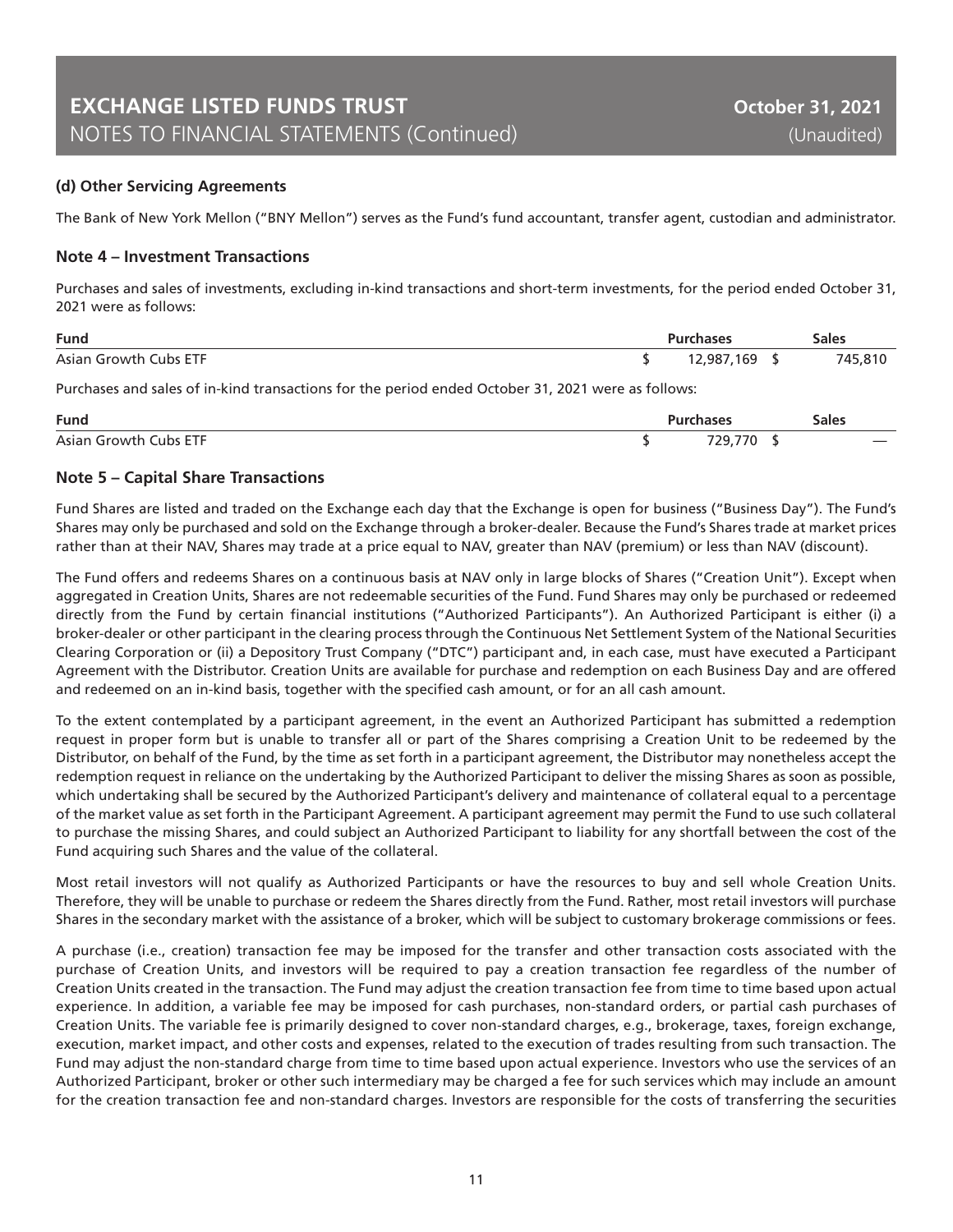### **EXCHANGE LISTED FUNDS TRUST** NOTES TO FINANCIAL STATEMENTS (Continued)

constituting the deposit securities to the account of the Trust. The Adviser may retain all or a portion of the transaction fee to the extent the Adviser bears the expenses that otherwise would be borne by the Trust in connection with the issuance of a Creation Unit, which the transaction fee is designed to cover. The standard Creation Unit transaction fee for the Fund is \$2,700, regardless of the number of Creation Units created in the transaction.

A redemption transaction fee may be imposed for the transfer and other transaction costs associated with the redemption of Creation Units, and Authorized Participants will be required to pay a redemption transaction fee regardless of the number of Creation Units created in the transaction. The redemption transaction fee is the same no matter how many Creation Units are being redeemed pursuant to any one redemption request. The Fund may adjust the redemption transaction fee from time to time based upon actual experience. In addition, a variable fee, payable to the Fund, may be imposed for cash redemptions, non-standard orders, or partial cash redemptions for the Fund. The variable fee is primarily designed to cover non-standard charges, e.g., brokerage, taxes, foreign exchange, execution, market impact, and other costs and expenses, related to the execution of trades resulting from such transaction. Investors who use the services of an Authorized Participant, broker or other such intermediary may be charged a fee for such services which may include an amount for the redemption transaction fees and non-standard charges. Investors are responsible for the costs of transferring the securities constituting the Fund's securities to the account of the Trust. The non-standard charges are payable to the Fund as it incurs costs in connection with the redemption of Creation Units, the receipt of the Fund's securities and the cash redemption amount and other transactions costs. The standard redemption transaction fee for the Fund is \$2,700, regardless of the number of Creation Units redeemed in the transaction.

#### **Note 6 – Principal Risks**

As with any investment, an investor could lose all or part of their investment in the Fund and the Fund's performance could trail that of other investments. The Fund is subject to the principal risks noted below, any of which may adversely affect the Fund's NAV, trading price, yield, total return and ability to meet its investment objective. Additional principal risks are disclosed in the Fund's prospectus. Please refer to the Fund's prospectus for a complete description of the principal risks of investing in the Fund.

*Currency Exchange Rate Risk.* Changes in currency exchange rates and the relative value of non-U.S. currencies will affect the value of the Fund's investment and the value of the shares. Because the Fund's net asset value ("NAV") is determined in U.S. dollars, the Fund's NAV could decline if the currency of the non-U.S. market in which the Fund invests depreciates against the U.S. dollar, even if the value of the Fund's holdings, measured in the foreign currency, increases. Currency exchange rates can be very volatile and can change quickly and unpredictably. As a result, the value of an investment in the Fund may change quickly and without warning and Fund may lose money.

*Foreign Securities Risk.* Investments in non-U.S. securities involve certain risks that may not be present with investments in U.S. securities. For example, investments in non-U.S. securities may be subject to risk of loss due to foreign currency fluctuations or to expropriation, nationalization or adverse political or economic developments. Foreign securities may have relatively low market liquidity and decreased publicly available information about issuers. Investments in non-U.S. securities also may be subject to withholding or other taxes and may be subject to additional trading, settlement, custodial, and operational risks. Non-U.S. issuers may also be subject to inconsistent and potentially less stringent accounting, auditing, financial reporting and investor protection standards than U.S. issuers. These and other factors can make investments in the Fund more volatile and potentially less liquid than other types of investments. In addition, where all or a portion of the Fund's portfolio holdings trade in markets that are closed when the Fund's market is open, there may be valuation differences that could lead to differences between the Fund's market price and the value of the Fund's portfolio holdings.

*Market Risk.* The market price of a security or instrument could decline, sometimes rapidly or unpredictably, due to general market conditions that are not specifically related to a particular company, such as real or perceived adverse economic or political conditions throughout the world, changes in the general outlook for corporate earnings, changes in interest or currency rates or adverse investor sentiment generally. Local, regional, or global events such as war, acts of terrorism, the spread of infectious illness or other public health issues, recessions, or other events could have a significant impact on the market generally and on specific securities. The market value of a security may also decline because of factors that affect a particular industry or industries, such as labor shortages or increased production costs and competitive conditions within an industry.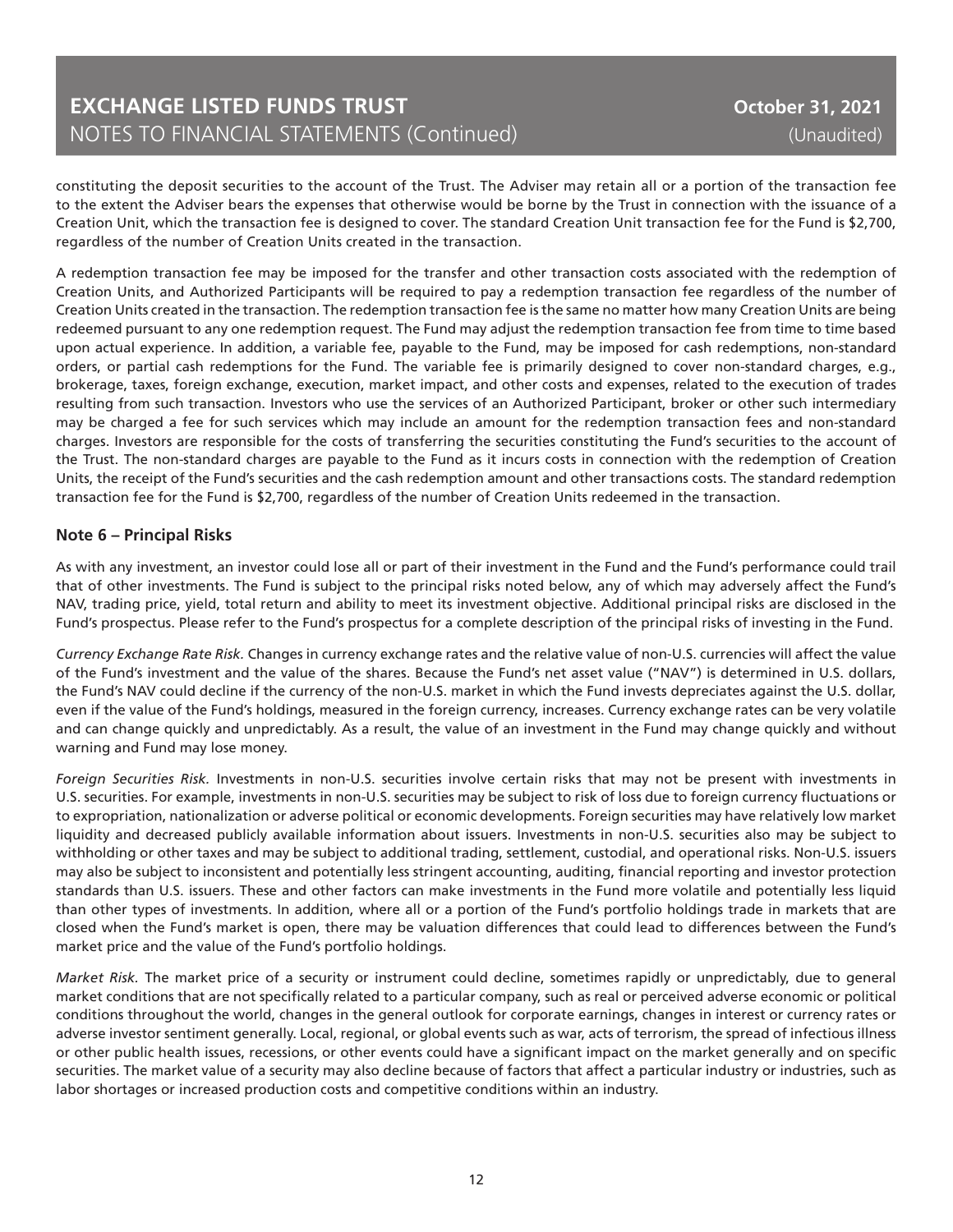### **EXCHANGE LISTED FUNDS TRUST** NOTES TO FINANCIAL STATEMENTS (Concluded)

*Trading Risk.* Shares of the Fund may trade on the Exchange above (premium) or below (discount) their NAV. The NAV of shares of the Fund will fluctuate with changes in the market value of the Fund's holdings. The market prices of the Fund's shares will fluctuate continuously throughout trading hours based on market supply and demand and may deviate significantly from the value of the Fund's holdings, particularly in times of market stress, with the result that investors may pay more or receive less than the underlying value of the Fund shares bought or sold. When buying or selling shares in the secondary market, you may incur costs attributable to the difference between the highest price a buyer is willing to pay to purchase shares of the Fund (bid) and the lowest price a seller is willing to accept for shares of the Fund (ask), which is known as the bid-ask spread. In addition, although the Fund's shares are currently listed on the Exchange, there can be no assurance that an active trading market for shares will develop or be maintained. Trading in Fund shares may be halted due to market conditions or for reasons that, in the view of the Exchange, make trading in shares of the Fund inadvisable. In stressed market conditions, the market for the Fund's shares may become less liquid in response to deteriorating liquidity in the markets for the Fund's underlying portfolio holdings.

#### **Note 7 – Federal Income Taxes**

At October 31, 2021, gross unrealized appreciation and depreciation of investments owned by the Fund, based on cost for federal income tax purposes were as follows:

|                       |                 | Unrealized   | <b>Unrealized</b>   | <b>Net</b><br><b>Unrealized</b> |  |
|-----------------------|-----------------|--------------|---------------------|---------------------------------|--|
| <b>Fund</b>           | <b>Tax Cost</b> | Appreciation | <b>Depreciation</b> | Appreciation<br>(Depreciation)  |  |
| Asian Growth Cubs ETF | 13,239,744      | 909,114      | (433,714).          | 475,400                         |  |

#### **Note 8 – Recent Market Events**

The spread of COVID-19 around the world has caused significant volatility in U.S. and international markets. There is significant uncertainty around the breadth and duration of business disruptions related to the COVID-19 pandemic, as well as its impact on the U.S. and international economies. The operational and financial performance of the issuers of securities in which the Fund invests depends on future developments, including the duration and spread of the outbreak, and such developments may in turn impact the value of the Fund's investments. The ultimate impact of the pandemic on the financial performance of the Fund's investments is not reasonably able to be approximated at this time.

#### **Note 9 – Events Subsequent to the Fiscal Period End**

In preparing these financial statements, management has evaluated events and transactions for potential recognition or disclosure through the date the financial statements were issued. Management has determined there are no subsequent events that would require disclosure in the Fund's financial statements.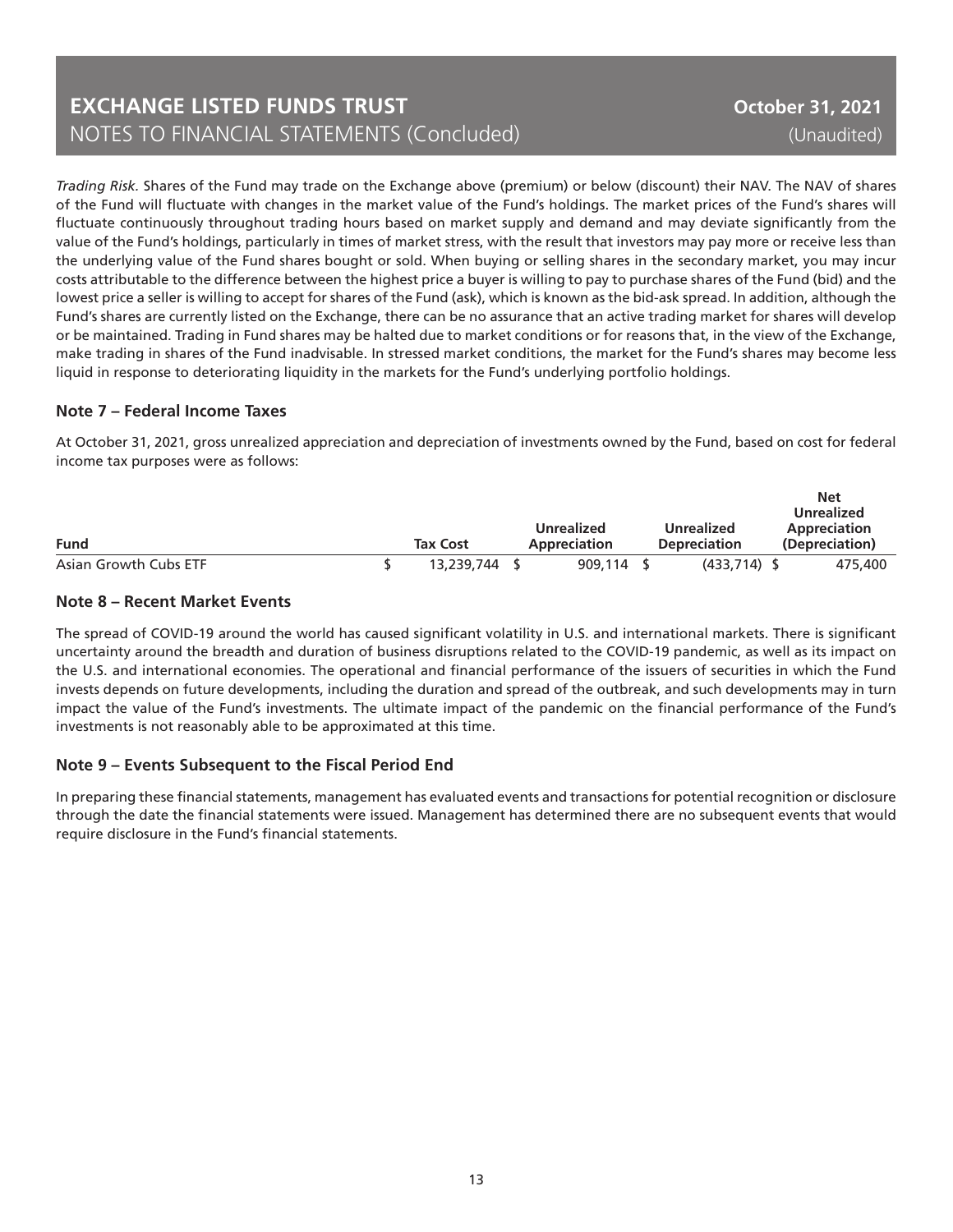All ETFs have operating expenses. As a shareholder of the Fund, you incur an advisory fee. In addition to the advisory fee, a shareholder may pay brokerage expenses, taxes, interest, litigation expenses and other extraordinary expenses (including acquired fund fees and expenses), if any. It is important for you to understand the impact of these ongoing costs on your investment returns. Shareholders may incur brokerage commissions on their purchases and sales of the Fund's shares, which are not reflected in these examples.

The following examples use the annualized expense ratio and are intended to help you understand the ongoing costs (in dollars) of investing in the Fund and to compare these costs with those of other funds. The examples are based on an investment of \$1,000 made at the beginning of the period shown and held for the entire period (unless otherwise noted below). The table below illustrates the Fund's cost in two ways:

#### **Actual Fund Return**

This section helps you to estimate the actual expenses after fee waivers that your Fund incurred over the period. The "Expenses Paid During Period" column shows the actual dollar expense cost incurred by a \$1,000 investment in the Fund, and the "Ending Account Value" number is derived from deducting that expense cost from the Fund's gross investment return.

You can use this information, together with the actual amount you invested in the Fund, to estimate the expenses you paid over that period. Simply divide your actual account value by \$1,000 to arrive at a ratio (for example, an \$8,600 account value divided by \$1,000 = 8.6), then multiply that ratio by the number shown for your Fund under "Expenses Paid During Period."

#### **Hypothetical 5% Return**

This section helps you compare your Fund's costs with those of other funds. It assumes that the Fund had an annual 5% return before expenses during the year, but that the expense ratio for the period is unchanged. This example is useful in making comparisons because the Commission requires all funds to make this 5% calculation. You can assess your Fund's comparative cost by comparing the hypothetical result for your Fund in the "Expenses Paid During Period" column with those that appear in the same charts in the shareholder reports for other funds.

NOTE: Because the return is set at 5% for comparison purposes – NOT your Fund's actual return – the account values shown may not apply to your specific investment.

|                                          | <b>Beginning</b><br><b>Account Value</b><br><b>May 1,</b><br>2021 | Ending<br><b>Account Value</b><br>October 31,<br>2021 | Annualized<br><b>Expense</b><br>Ratio | <b>Expenses Paid</b><br><b>During Period</b> |  |
|------------------------------------------|-------------------------------------------------------------------|-------------------------------------------------------|---------------------------------------|----------------------------------------------|--|
| <b>Asian Growth Cubs ETF</b>             |                                                                   |                                                       |                                       |                                              |  |
| <b>Actual Performance</b>                | 1,000.00                                                          | 1.070.60                                              | $0.99\%$                              | $3.85^{(1)}$                                 |  |
| Hypothetical (5% return before expenses) | 1.000.00                                                          | 1.020.21                                              | $0.99\%$                              | $5.04^{(2)}$                                 |  |

(1) Expenses are equal to the Fund's annualized expense ratio, multiplied by the average account value over the period, multiplied by 137 (the number of days in the period June 17, 2021 (commencement of operations) to October 31, 2021), then divided by 365.

 $^{(2)}$  Expenses paid during the period are equal to the Fund's annualized expense ratio, multiplied by the average account value over the period, multiplied by 184 (the number of days in the most recent six-month period), then divided by 365.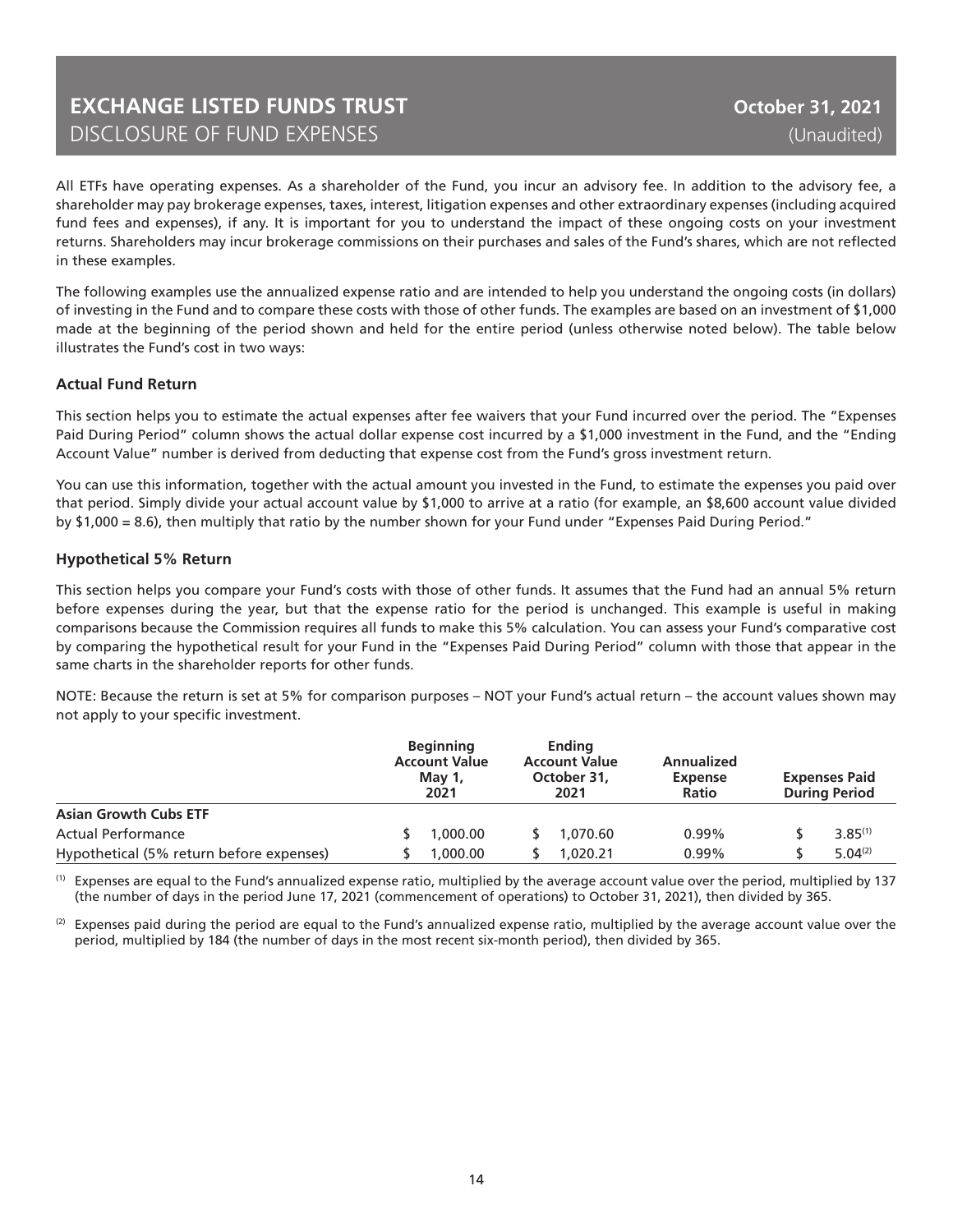### **EXCHANGE LISTED FUNDS TRUST** BOARD CONSIDERATION OF APPROVAL OF ADVISORY AND SUB-ADVISORY AGREEMENTS

At a meeting held on March 12, 2021 (the "Meeting"), the Board of Trustees (the "Board") of Exchange Listed Funds Trust (the "Trust") considered and approved the following agreements (the "Agreements") with respect to the Asian Growth Cubs ETF (the "Fund"):

- an investment advisory agreement between the Trust, on behalf of the Fund, and Exchange Traded Concepts, LLC ("ETC" or the "Adviser") pursuant to which ETC would provide advisory services to the Fund; and
- an investment sub-advisory agreement between ETC and Kingsway Capital Limited ("Kingsway") pursuant to which Kingsway would provide sub-advisory services to the Fund.

Pursuant to Section 15 of the Investment Company Act of 1940 (the "1940 Act"), the Agreements must be approved by a vote of (i) the Trustees or the shareholders of the Fund and (ii) a majority of the Trustees who are not parties to the Agreements or "interested persons" of any party thereto, as defined in the 1940 Act (the "Independent Trustees"), cast in person at a meeting called for the purpose of voting on such approval. In connection with its consideration of such approvals, the Board must request and evaluate, and the Adviser and Kingsway are required to furnish, such information as may be reasonably necessary to evaluate the terms of the Agreements. In addition, rules under the 1940 Act require an investment company to disclose in its shareholder reports the material factors and the conclusions with respect thereto that formed the basis for the Board's approval of an investment advisory agreement.

Although the 1940 Act requires that the Agreements be approved by the in-person vote of a majority of the Independent Trustees, the Meeting was held virtually through the internet in view of the health risks associated with holding an in-person meeting during the COVID-19 pandemic and possible restrictions on gatherings. The Meeting was held in reliance on an order issued by the Securities and Exchange Commission that provides temporary relief from the in-person voting requirements of the 1940 Act with respect to the approval of a fund's advisory agreement in response to the challenges arising in connection with the COVID-19 pandemic.

Consistent with these responsibilities, prior to the Meeting, the Board reviewed written materials from the Adviser and Kingsway and, at the Meeting, representatives from the Adviser and Kingsway presented additional oral and written information to help the Board evaluate the Agreements. Among other things, representatives from the Adviser and Kingsway provided an overview of their advisory business, including investment personnel and investment processes. Prior to the Meeting, the Trustees met to review and discuss certain information provided. During the Meeting, the Board discussed the materials it received, including a memorandum from legal counsel to the Independent Trustees on the responsibilities of Trustees in considering the approval of investment advisory agreements under the 1940 Act, considered the Adviser's and Kingsway's oral presentations, and deliberated on the approval of the Agreements in light of this information. Throughout the process, the Trustees were afforded the opportunity to ask questions of and request additional materials from the Adviser and Kingsway. The Independent Trustees were assisted in their review by independent legal counsel and met with counsel separately and without management present.

In considering whether to approve the Agreements, the Trustees took into account all the materials provided prior to and during the Meeting, the presentations made and the extensive discussions during the Meeting, including the discussion the Independent Trustees had during their executive session with independent legal counsel. In particular, the Trustees took into consideration (i) the nature, extent, and quality of the services to be provided by the Adviser and Kingsway; (ii) the Adviser's and Kingsway's expected costs and profits to be realized from providing such services, including any fall-out benefits to be enjoyed by the Adviser, Kingsway, or their respective affiliates; (iii) comparative fee and expense data for the Fund; (iv) the extent to which the advisory fee for the Fund reflects economies of scale to be shared with Fund shareholders; and (v) other factors the Board deemed to be relevant.

#### *Nature, Extent, and Quality of Services to be Provided*

In considering the nature, extent, and quality of the services to be provided to the Fund, the Board considered the proposed investment strategies for the Fund and ETC's and Kingsway's experience with such strategies. The Board considered ETC's and Kingsway's specific responsibilities in all aspects of day-to-day management of the Fund. The Board noted that ETC's responsibilities would include overseeing the activities of Kingsway, while Kingsway would be responsible for developing, implementing, and maintaining the Fund's investment program. The Board further noted that ETC's responsibilities also would include, among other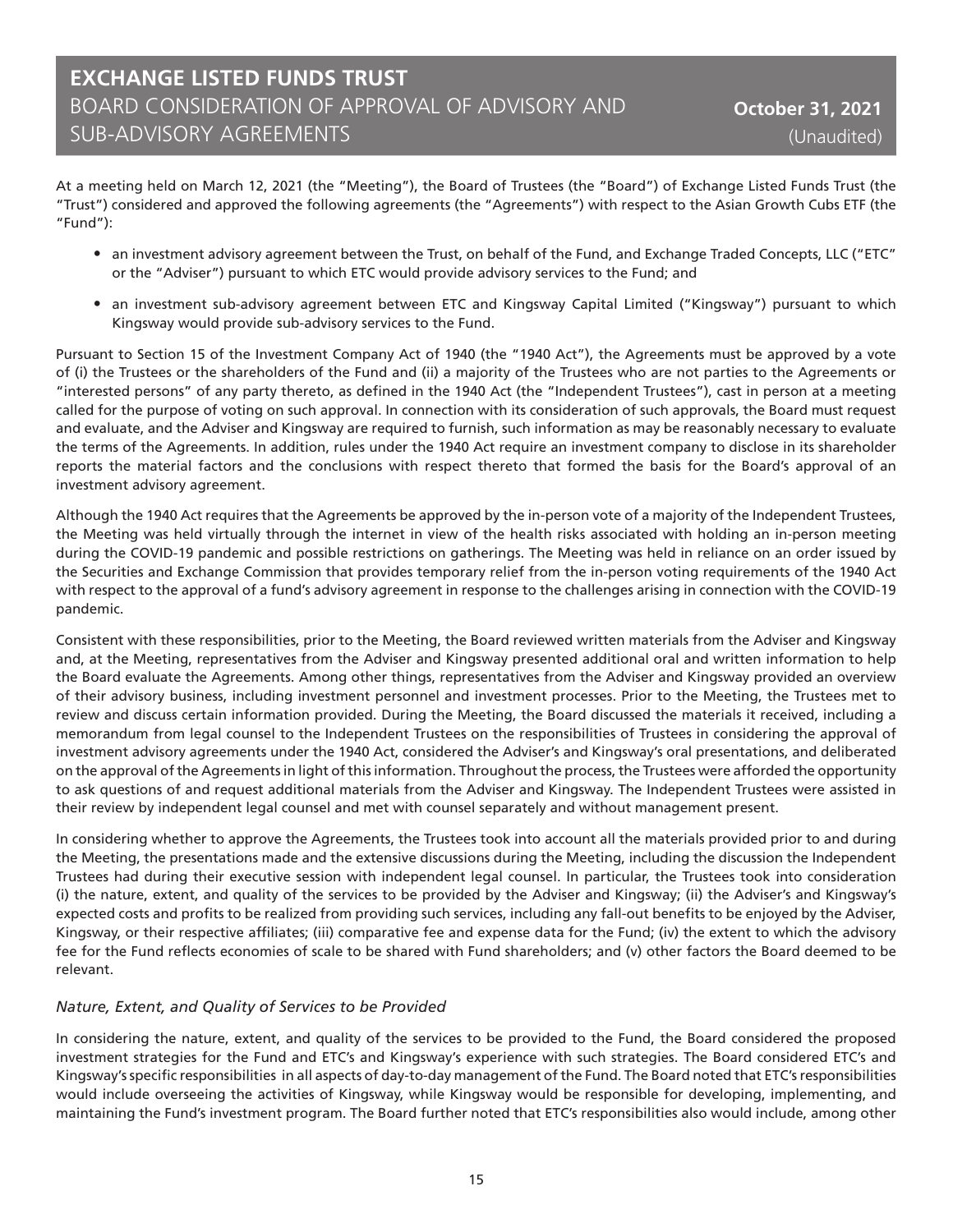### **EXCHANGE LISTED FUNDS TRUST** BOARD CONSIDERATION OF APPROVAL OF ADVISORY AND SUB-ADVISORY AGREEMENTS (Continued)

things, monitoring compliance with various Fund policies and procedures and with applicable securities regulations, trading portfolio securities and other investment instruments on behalf of the Fund, selecting broker-dealers to execute purchase and sale transactions, subject to the oversight of the Board, determining the daily baskets of deposit securities and cash components, executing portfolio securities trades for purchases and redemptions of Fund shares, oversight of general portfolio compliance with relevant law, responsibility for quarterly reporting to the Board, and implementation of Board directives as they relate to the Fund. The Board considered the qualifications, experience, and responsibilities of ETC's and Kingsway's investment personnel, the quality of ETC's and Kingsway's compliance infrastructure, and the determination of the Trust's Chief Compliance Officer that ETC and Kingsway have appropriate compliance policies and procedures in place. The Board noted that it had been provided with ETC's and Kingsway's registration form on Form ADV as well as ETC's and Kingsway's responses to a detailed series of questions, which included a description of ETC's and Kingsway's operations, service offerings, personnel (including, with respect to Kingsway, information about the background and experience of the portfolio managers who would be primarily responsible for day-to-day management of the Fund), compliance program, risk management program, and financial condition.

The Board considered ETC's experience working with ETFs, including other series of the Trust and other ETFs managed by ETC. The Board also considered other services to be provided to the Fund by ETC, such as arranging for transfer agency, custody, fund administration and accounting, and other non-distribution related services necessary for the Fund to operate; administering the Fund's business affairs; providing office facilities and equipment and certain clerical, bookkeeping, and administrative services; liaising with and reporting to the Board on matters relating to Fund operations, portfolio management and other matters essential to the Fund's business activities; supervising the Fund's registration as an investment company and the offering of the Fund's shares to the public, including oversight and preparation of regulatory filings; working with ETF market participants, including authorized participants, market makers, and exchanges, to help facilitate an orderly trading environment for the Fund's shares; and providing its officers and employees to serve as officers or Trustees of the Trust. Based on the factors discussed above, as well as those discussed below, the Board concluded that it was satisfied with the nature, extent, and quality of the services to be provided to the Fund by ETC and Kingsway.

#### *Performance*

Because the Fund is new and has not commenced operations, the Board noted that there was no historical performance to consider.

#### *Cost of Advisory Services and Profitability*

The Board reviewed the proposed advisory fee to be paid to ETC and the proposed sub-advisory fee to be paid by ETC to Kingsway for their respective services to be provided to the Fund under the Agreements. The Board reviewed a report prepared by an independent third party comparing the Fund's advisory fee to those paid by a group of peer funds. The Board noted that the fee for the Fund is at the high end of the range of advisory fees paid by peer funds. The Board discussed that the advisory fee for the Fund is a "unitary fee," meaning that the Fund pays no expenses other than the advisory fee and certain expenses customarily excluded from unitary fee arrangements, and that the sub-advisory fee to be paid to Kingsway would be paid out of the advisory fee. The Board noted that, under the Agreements, ETC is responsible for compensating the Fund's other service providers and paying the Fund's other expenses out of its own advisory fee and resources and that while Kingsway has agreed to assume such responsibility, ETC is ultimately responsible for ensuring the obligation to the Fund is satisfied. The Board considered that the sub-advisory fee would be paid by ETC, not the Fund, and that the fee reflects an arm's length negotiation between ETC and Kingsway. The Board further determined that the fees reflected a reasonable allocation of the advisory fee paid to ETC given the work performed by ETC and Kingsway. The Board considered information provided about the costs and expenses to be incurred by ETC and Kingsway in providing advisory and sub-advisory services, evaluated the compensation and benefits to be received by each of ETC and Kingsway from its relationship with the Fund, and reviewed profitability analyses from ETC with respect to the Kingsway ETF. The Board considered the risks borne by ETC and Kingsway associated with providing services to the Fund, including the entrepreneurial risk associated with sponsoring new funds, as well as the enterprise risk emanating from litigation and reputational risks, operational and business risks, and other risks associated with the ongoing management of the Fund. In light of this information, the Board concluded that the advisory and sub-advisory fees were reasonable in light of the services to be rendered.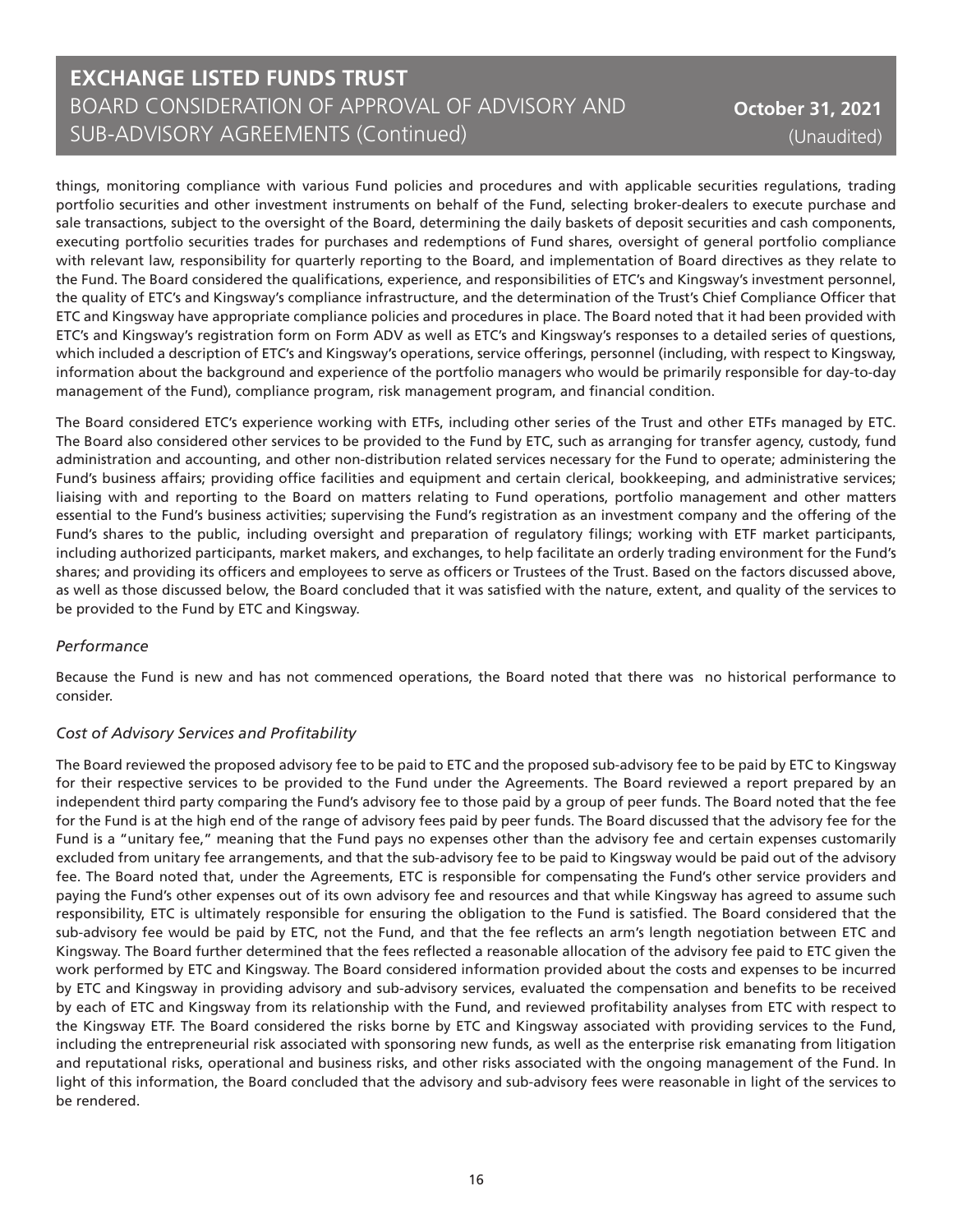#### *Economies of Scale*

The Board also considered the expected costs, and anticipated profits, of the advisory services to the Fund, and the potential for economies of scale as Fund assets grow. The Board noted that such economies would, to some degree, be shared with Fund shareholders through the unitary fee structure of the Fund and that the Board would have an opportunity to evaluate the extent to which economies of scale are being shared when it next considers the renewal of the Agreements.

#### *Conclusion*

No single factor was determinative of the Board's decision to approve the Agreements on behalf of the Fund; rather, the Board based its determination on the total mix of information available to it. Based on a consideration of all the factors in their totality, the Board, including the Independent Trustees, determined that the Agreements, including the compensation payable thereunder, were fair and reasonable to the Fund. The Board, including the Independent Trustees, therefore, determined that the approval of the Agreements was in the best interests of the Fund and its shareholders.